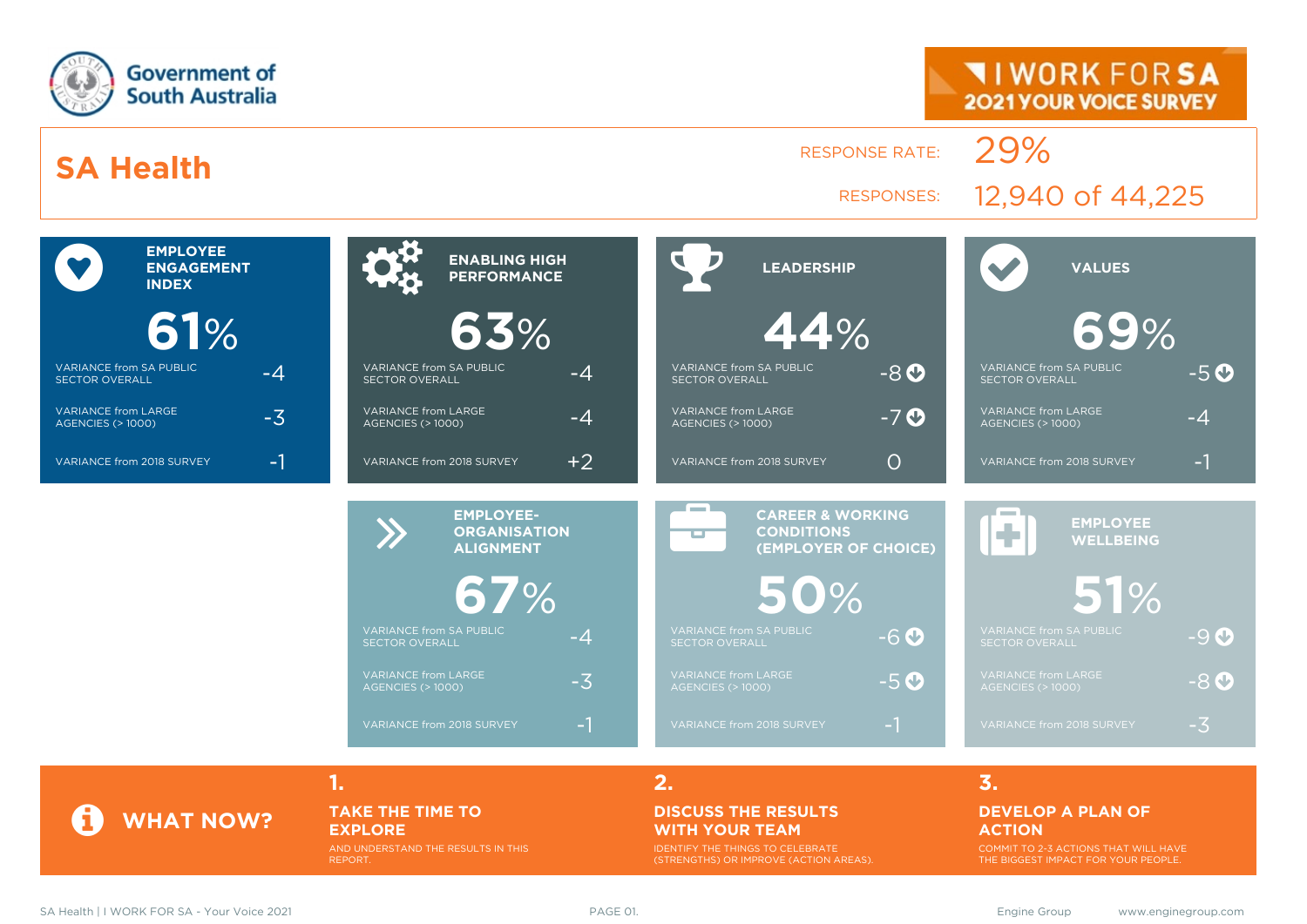### **TIPS & SUGGESTIONS**

#### **UNDERSTANDING YOUR REPORT AND GETTING TO ACTION!**

THE SCORES ON THE FRONT PAGE GIVE YOU SOME SUMMARY INFORMATION. FIRST TAKE THE TIME TO FULLY UNDERSTAND THIS REPORT BEFORE SHARING WITH OTHERS.

# **01.**

**Take the time to digest the scores and identify the areas where you are performing well.**

These will tend to be high scores which are notably above any comparative scores. These should be celebrated. Share the good news with employees.

WHAT IS YOUR RESPONSE RATE? IF HIGH, THE RESULTS WILL BE REPRESENTATIVE OF THE VIEWS OF YOUR COLLEAGUES. IF LOW (<20%) TAKE CARE WHEN INTERPRETING THE RESULTS. ENCOURAGE ALL COLLEAGUES TO HELP WITH ACTION PLANNING AND HOPEFULLY THIS WILL ENCOURAGE THEM TO COMPLETE THE SURVEY NEXT TIME.

HOW DO YOUR SCORES COMPARE TO THE AVAILABLE COMPARISONS?

**ARE THERE ANY SCORES THAT ARE UNEXPECTED?**

#### **Identify areas that need improvement. 02.**

These will be the lower scores, and/or those which are scoring notably below your comparators. Discuss these areas with your colleagues in focus groups or one-to-one discussions. Gather their thoughts and solutions before deciding actions to take.

**04.**

**impact on employee engagement.**

**Consider what actions could be taken which will have the greatest** 

It may be helpful to discuss with your manager or other colleagues (your peers, HR, subject matter experts) to

give you further inspiration

Review the high neutral responses (lots of employees ticking 'neither agree nor disag **employees ticking 'neither agree nor disagree')**

> Ask your colleagues about their views to find out what is causing this uncertainty. More communication and involvement may help to shift them to a positive frame of mind.

> > Some actions may be 'quick wins' and short term. However, in most instances, you will need to think Some actions may be 'quick wins'<br>and short term. However, in most<br>instances, you will need to think<br>longer term.

**What do you want employees to be saying about their working lives in the future?**

**What should be put in place to achieve this?**

The 'All questions' pages show every question asked in positively (strongly agree + agree), neutrally (neither agree nor disagree) or negatively (disagree + strongly disagree). Look at how your positive score compares to your parent unit, and your last survey's results.

**Is there room for** 

Is there room for<br>improvement?

share ideas before developing plans for action. There are lots of websites of ideas and case studies to

and top tips.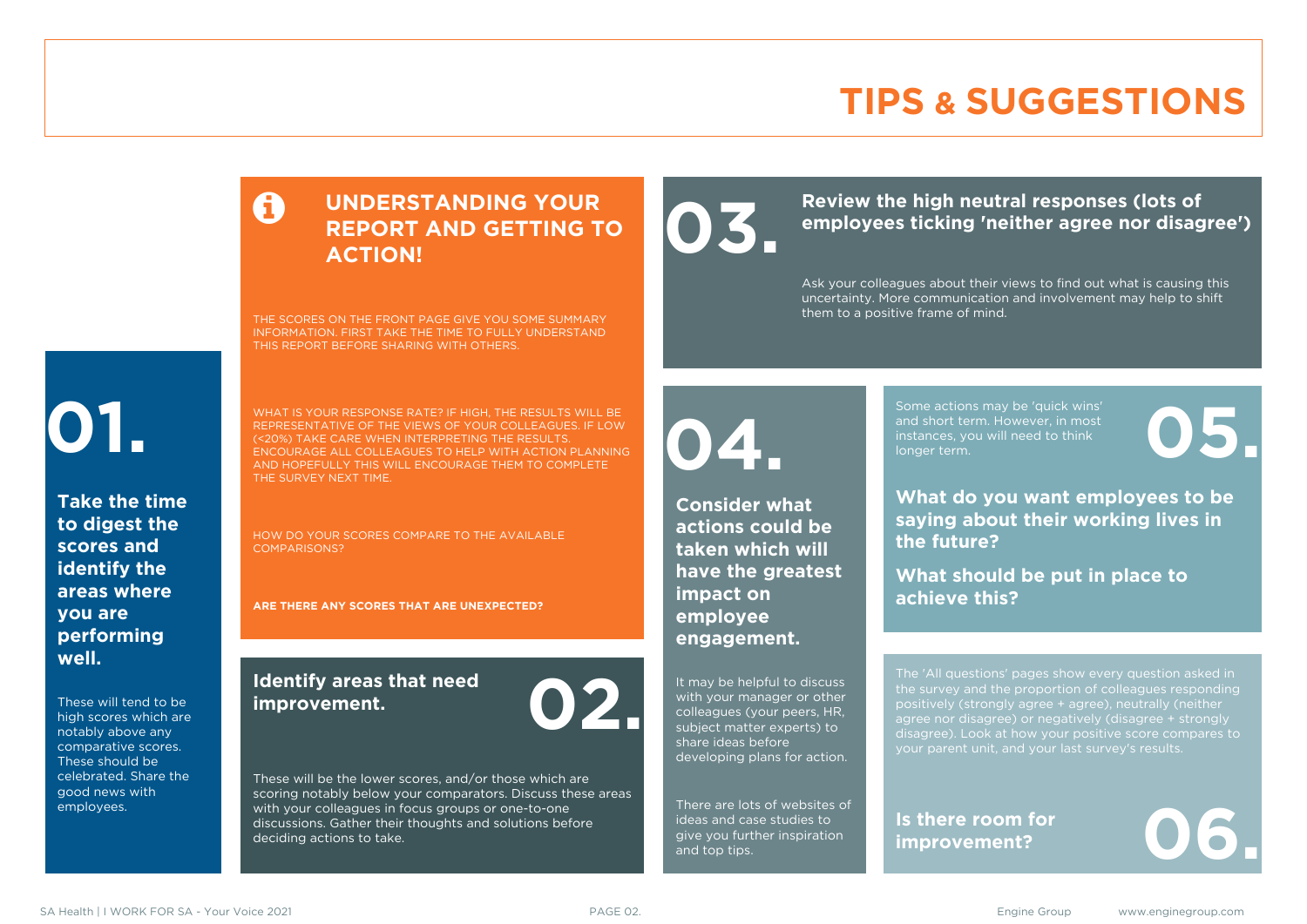### **WHAT'S NEXT**

#### A

#### **WHAT'S NEXT?**

SHARE RESULTS WITH YOUR PEOPLE.

SPEND TIME EXPLORING THE DRIVERS BEHIND THE SCORES WITH YOUR PEOPLE.

DISCUSS WITH THEM WHAT ACTIONS THEY FEEL SHOULD BE TAKEN WHICH WILL HAVE THE GREATEST IMPACT ON EMPLOYEE ENGAGEMENT.

AGREE ON A SMALL NUMBER OF IMPACTFUL ACTIONS.

AGREE HOW YOU WILL MEASURE THAT ACTIONS HAVE BEEN SUCCESSFUL.

**COMMUNICATE** PROGRESS AGAINST YOUR ACTIONS.



**of employees replied favourably to:**

# **'I believe action will be taken on the results from this survey by the sector.'**

VARIANCE FROM 2018 SURVEY

+4 VARIANCE FROM<br>SA PUBLIC SA PUBLIC SECTOR **OVERALL** 

27% 38% 34% **23% 33% SOUTH AUSTRALIA PUBLIC SECTOR 2018 SURVEY OVERALL** % positive **1990 meters** % neutral 1990 meters when we have some that we have some that we have some that we have some that we have some that we have some that we have some that we have some the some that we have some that



 $-60$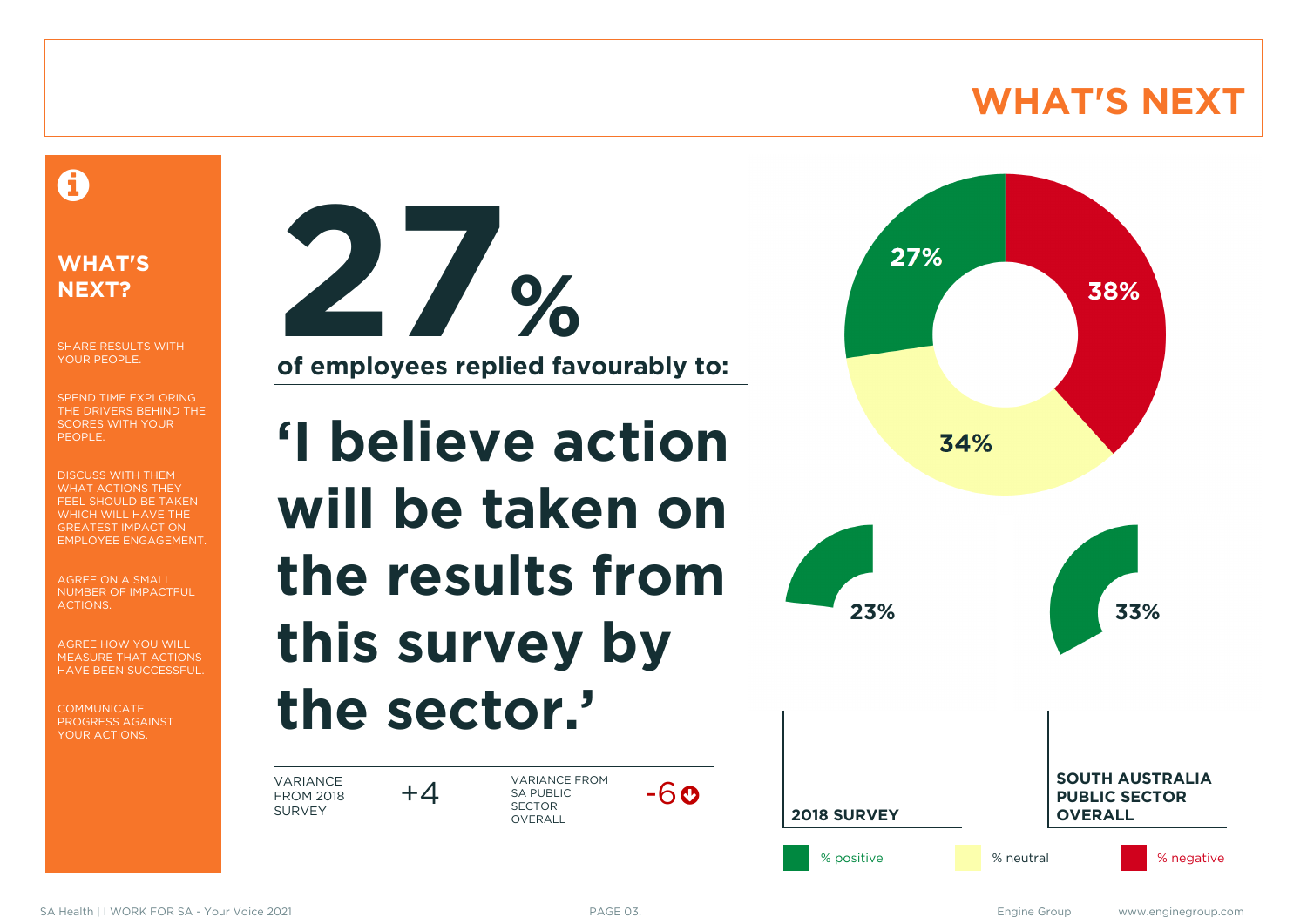#### **HEADLINE SCORES**

**HIGHEST POSITIVE SCORING QUESTIONS % POSITIVE Q11b.** I understand what is expected of me to do well in my role **88**% **Q11m.** I am happy to go the 'extra mile' at work when required **81**% **Q11g.** I understand how my work contributes to my LHN's objectives **80**% **Q12b.** The people in my workgroup behave in an accepting manner towards people from diverse backgrounds **80**% **Q12e.** People in my workgroup are committed to workplace safety **79**% **HIGHEST NEUTRAL SCORING QUESTIONS % NEUTRAL Q16h.** I am confident in relating my LHN's Reconciliation Action Plan to my work **47**% **Q15f.** Senior managers promote collaboration between my LHN and other LHNs or organisations we work with **41**% **Q15e.** Senior managers in my LHN are genuinely supportive of career advancement of women **37**% **Q16i.** I am satisfied with the cultural learning opportunities within my LHN **35**% **Q28.** I believe action will be taken on the results from this survey by the sector **34**% **HIGHEST NEGATIVE SCORING QUESTIONS % NEGATIVE Q17c.** I feel the level of stress in my job is appropriate **45**% **Q29.** I believe action will be taken on the results from this survey by my LHN **40**% **Q15d.** I feel senior managers in my LHN actively engage with employees **40**% **Q28.** I believe action will be taken on the results from this survey by the sector **38**% **Q11h.** I think it is safe to speak up and challenge the way things are done in this LHN **38**% \*Note: LHN specific questions have been excluded from the above rankings. **A** FIND YOUR **HIGHEST SCORES THESE QUESTIONS ARE YOUR HIGHEST SCORING.** WHAT ARE EMPLOYEES MOST POSITIVE ABOUT? **(STRENGTHS)** WHAT ARE EMPLOYEES MOST NEUTRAL ABOUT? WHERE A LOT OF EMPLOYEES ARE RESPONDING 'NEITHER AGREE NOR DISAGREE' (% NEUTRAL), THIS MAY INDICATE MIXED VIEWS OR INCONSISTENT **EXPERIENCES (AREAS OF POTENTIAL)** WHAT ARE EMPLOYEES MOST NEGATIVE ABOUT? **(AREAS OF CONCERN)**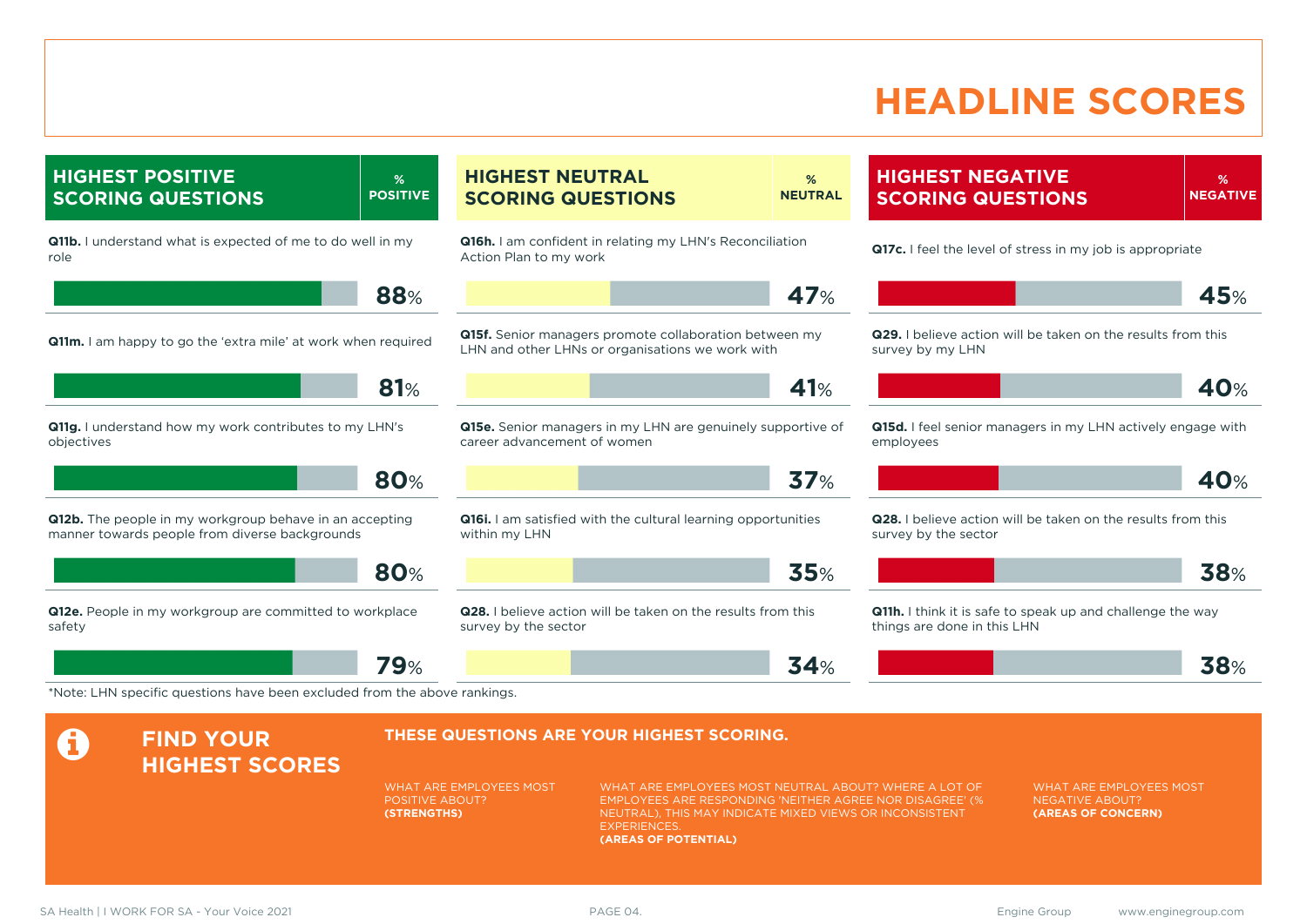### **EMPLOYEE ENGAGEMENT**

0

#### **HOW ENGAGED IS YOUR TEAM?**

THESE RESULTS PROVIDE A MEASURE OF ENGAGEMENT FOR YOUR TEAM.

THE ENGAGEMENT SCORE TELLS US THE EXTENT TO WHICH YOUR PEOPLE ARE PROUD TO WORK HERE, WOULD RECOMMEND IT, INTEND TO STAY, AND STRIVE TO GO ABOVE AND BEYOND (SAY, STAY AND STRIVE).

THERE'S A LOT OF EVIDENCE TO SHOW A STRONG LINK BETWEEN ENGAGED COLLEAGUES AND IMPROVED BUSINESS PERFORMANCE.

|               | <b>YOUR</b><br><b>EMPLOYEE</b><br><b>61</b> %<br><b>ENGAGEMENT</b><br><b>SCORE</b> | <b>RESPONSE SCALE</b> |    |    | %<br><b>POSITIVE</b> | <b>VARIANCE</b><br><b>FROM</b><br>2018<br><b>SURVEY</b><br>$-1$ | <b>VARIANCE</b><br><b>FROM SA</b><br><b>PUBLIC</b><br><b>SECTOR</b><br><b>OVERALL</b><br>$-4$ | <b>VARIANCE</b><br><b>FROM LARGE</b><br>AGENCIES (><br>1000)<br>$-3$ |       |
|---------------|------------------------------------------------------------------------------------|-----------------------|----|----|----------------------|-----------------------------------------------------------------|-----------------------------------------------------------------------------------------------|----------------------------------------------------------------------|-------|
|               | Q27d. Iam proud to tell others I work for my LHN                                   | 21                    | 41 | 26 | 8                    | 61%                                                             | $-3$                                                                                          | $-6o$                                                                | $-5O$ |
| <b>SAY</b>    | Q27e. I would recommend my LHN as a good place to<br>work                          | 16                    | 34 | 30 | $12 \, 8$            | <b>50%</b>                                                      | $-7o$                                                                                         | $-7o$                                                                | $-6o$ |
| <b>STAY</b>   | Q27b. I feel a strong personal attachment to my LHN                                | 16                    | 39 | 27 | 12                   | <b>55%</b>                                                      | $-3$                                                                                          | $-7$ $\odot$                                                         | $-6o$ |
| <b>STRIVE</b> | <b>Q27a.</b> My LHN really inspires me to do the best work<br>every day            | 12                    | 37 | 32 | 14                   | 49%                                                             | $+3$                                                                                          | $-7$ $\odot$                                                         | $-6o$ |
|               | Q27c. My LHN motivates me to help it achieve its<br>objectives                     | 11                    | 34 | 34 | 15                   | 45%                                                             | $-3$                                                                                          | $-8$ $O$                                                             | $-7o$ |



SA Health | I WORK FOR SA - Your Voice 2021 **PAGE 05.** PAGE 05. The same of the same Security of the SA - Your Voice 2021 PAGE 05.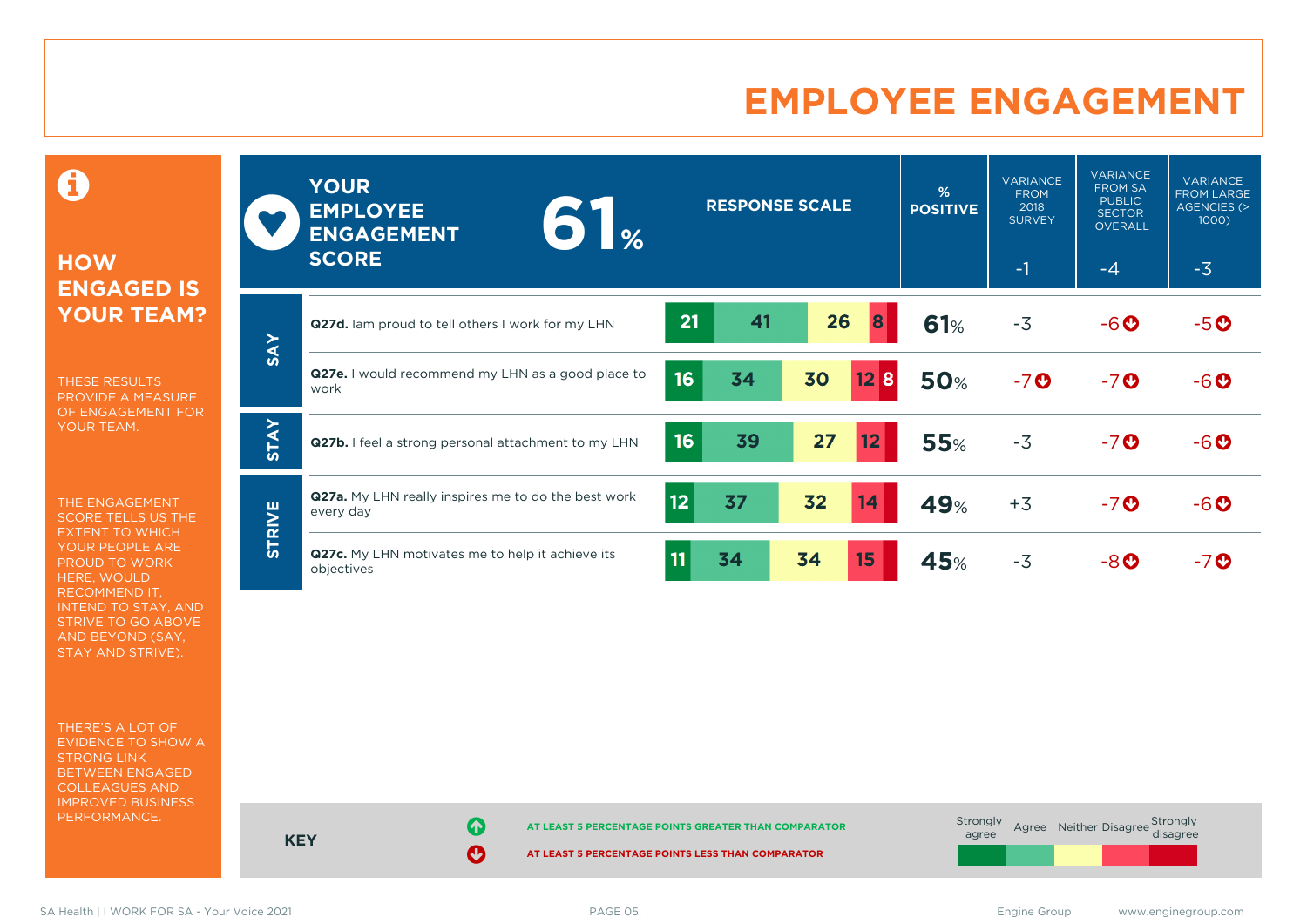# **KEY QUESTIONS TO FOCUS ON**

|                                                                                                                                                                                                                                            | AT LEAST 5 PERCENTAGE POINTS LESS<br>AT LEAST 5 PERCENTAGE POINTS<br>$\blacklozenge$<br><b>GREATER THAN COMPARATOR</b><br><b>THAN COMPARATOR</b> | %<br><b>POSITIVE</b> | <b>VARIANCE</b><br><b>FROM</b><br>2018<br><b>SURVEY</b> | <b>VARIANCE FROM</b><br><b>SA PUBLIC</b><br>SECTOR OVERALL | <b>VARIANCE FROM</b><br><b>LARGE AGENCIES</b><br>(>1000) |
|--------------------------------------------------------------------------------------------------------------------------------------------------------------------------------------------------------------------------------------------|--------------------------------------------------------------------------------------------------------------------------------------------------|----------------------|---------------------------------------------------------|------------------------------------------------------------|----------------------------------------------------------|
| <b>WHAT TO</b><br><b>FOCUS ON?</b>                                                                                                                                                                                                         | Q17b. I think my LHN cares about my health and<br>wellbeing                                                                                      | 41%                  | $-2$                                                    | $-120$                                                     | $-10$ <sup><math>\odot</math></sup>                      |
| THESE QUESTIONS HAVE<br><b>BEEN IDENTIFIED THROUGH</b><br>STATISTICAL ANALYSIS AS<br>HAVING THE STRONGEST<br><b>INFLUENCE ON YOUR</b><br><b>EMPLOYEE ENGAGEMENT</b><br>SCORE.                                                              | Q16b. My LHN focuses on improving the work<br>we do                                                                                              | 56%                  | -80                                                     | -90                                                        | -80                                                      |
| <b>IF YOU FOCUS ON</b><br><b>IMPROVING THE LOWER</b><br><b>SCORING QUESTIONS AND</b><br><b>MAINTAINING THE HIGHER</b><br><b>SCORING QUESTIONS, IT</b><br><b>WILL HAVE THE BIGGEST</b><br><b>IMPACT ON YOUR</b><br><b>ENGAGEMENT SCORE.</b> | Q15b. I feel that senior managers effectively lead<br>and manage change                                                                          | 37 <sub>%</sub>      | $+4$                                                    | $-70$                                                      | -60                                                      |
| SEE APPENDIX A -<br>METHODOLOGY FOR MORE<br><b>INFORMATION ON HOW</b><br><b>THIS STATISTICAL</b><br><b>ANALYSIS WAS DONE.</b>                                                                                                              | Q15a. I believe senior managers provide clear<br>direction for the future of the LHN                                                             | <b>38%</b>           | $+4$                                                    | $-90$                                                      | -80                                                      |
| DEVELOP ACTIONS AND<br><b>ACTIVITIES TO ADDRESS</b><br>THESE QUESTIONS TO<br><b>IMPROVE THE EXPERIENCE</b><br><b>EMPLOYEES HAVE AT</b><br><b>WORK AND DRIVE HIGHER</b><br>PERFORMANCE.                                                     | Q16c. When things go wrong, my LHN uses this<br>as an opportunity to review, learn, and improve<br>the management of similar risks               | 52%                  | $-50$                                                   | $-50$                                                      | -50                                                      |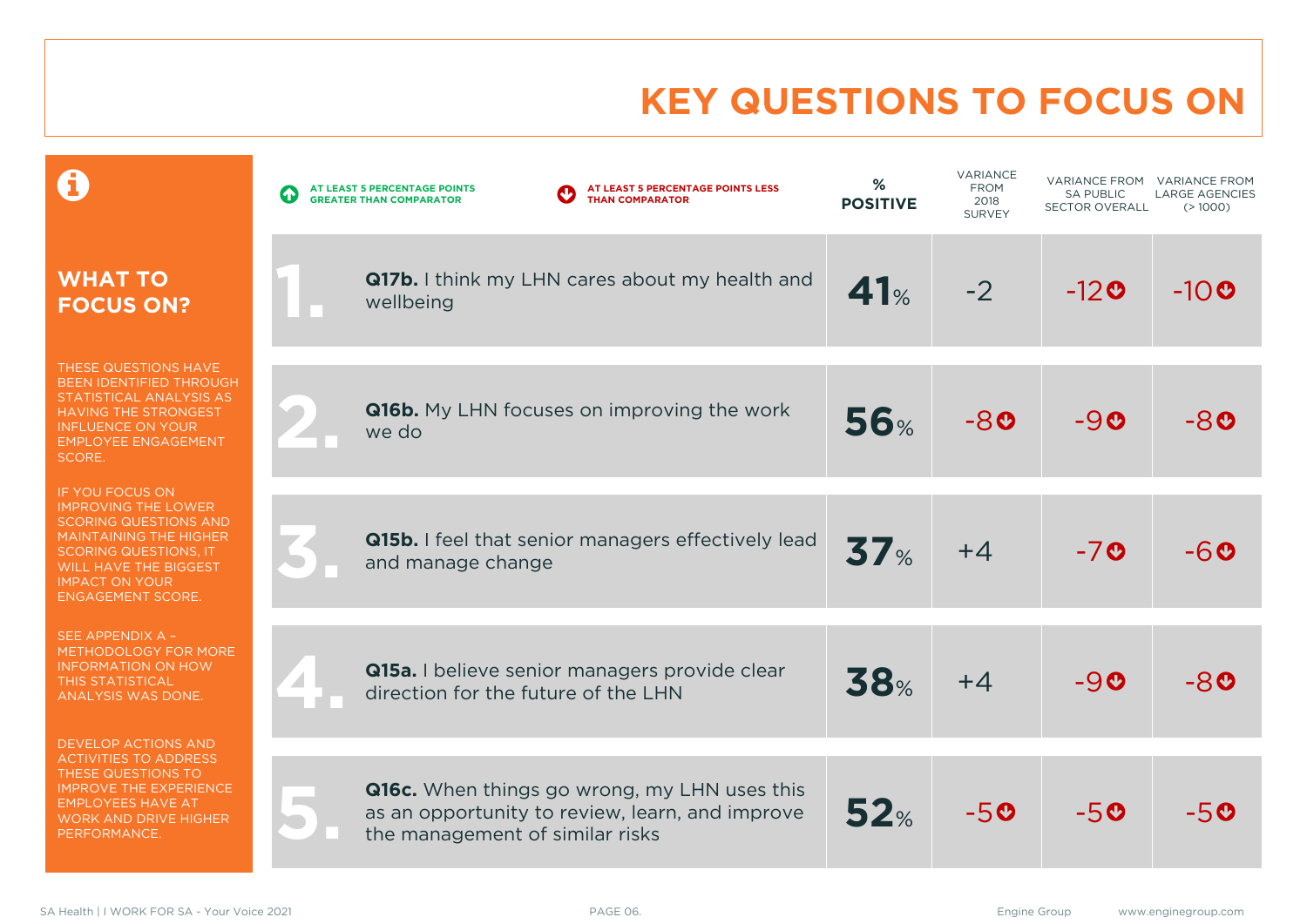### **ENABLING HIGH PERFORMANCE**

**% POSITIVE** VARIANCE FROM 2018 SURVEY

**VARIANCE** FROM SA **PUBLIC SECTOR** OVERALL

VARIANCE FROM LARGE AGENCIES (> 1000)

0

#### **EXPLORE THE QUESTIONS MAKING UP EACH INDEX**

THE HIGH PERFORMANCE INDEX MEASURES THE EXTENT TO WHICH MANAGERS ENABLE HIGH PERFORMANCE WITHIN TEAMS THROUGH IDEAS GENERATION, RECOGNITION, PERFORMANCE MANAGEMENT, FEEDBACK AND BEHAVIOURS.

THE WAY MANAGERS INTERACT WITH TEAM MEMBERS HAS A BIG IMPACT ON INDIVIDUAL AND TEAM PERFORMANCE.

WHAT IS WORKING WELL?

WHAT AREAS DO YOU NEED TO FOCUS ON?

| ENABLING HIGH |
|---------------|

|                                                                                                                              |    |    |    |          |            | $+2$ | -4           | -4           |
|------------------------------------------------------------------------------------------------------------------------------|----|----|----|----------|------------|------|--------------|--------------|
| Q13a. My manager encourages us to come up with new or<br>better ways of doing things                                         | 24 | 39 | 19 | 11<br>17 | 63%        | $+2$ | -6 O         | -4           |
| Q13b. My manager listens to what I have to say                                                                               | 29 | 39 |    | 15 10 7  | 68%        | $+2$ | $-6o$        | $-5o$        |
| Q13c. My manager treats me with respect                                                                                      | 35 | 40 |    | 12       | <b>76%</b> | $+2$ | $-5O$        | -4           |
| Q13d. My manager gives me responsibility and holds me<br>to account for what I deliver                                       | 31 | 46 |    | 14       | 77%        | $+1$ | -4           | $-3$         |
| Q13e. I have confidence in the decisions my manager<br>makes                                                                 | 26 | 36 | 20 | 108      | <b>62%</b> | $+3$ | $-6o$        | $-5o$        |
| Q13f. My manager recognises and acknowledges when I<br>have done my job well                                                 | 27 | 35 | 19 | 118      | 62%        | $+3$ | $-7$ $\odot$ | $-5$ $\odot$ |
| <b>Q14b.</b> In the last 12 months I received useful feedback on<br>my work to enable me to deliver required results         | 18 | 42 | 21 | 13       | 60%        | $+3$ | $-5O$        | -4           |
| Q14c. My performance is assessed against clear criteria                                                                      | 14 | 39 | 27 | 14       | 53%        | $+1$ | -4           | -4           |
| Q14d. Learning and development activities I have<br>completed in the past 12 months have helped to improve<br>my performance | 16 | 40 | 27 | 10       | 57%        | $+1$ | $+2$         | $+1$         |

**RESPONSE SCALE**

**KEY**

**AT LEAST 5 PERCENTAGE POINTS GREATER THAN COMPARATOR** 

**AT LEAST 5 PERCENTAGE POINTS LESS THAN COMPARATOR** 

| Strongly<br>agree |  | Agree Neither Disagree Strongly<br>disagree |  |
|-------------------|--|---------------------------------------------|--|
|                   |  |                                             |  |

**PERFORMANCE 63%**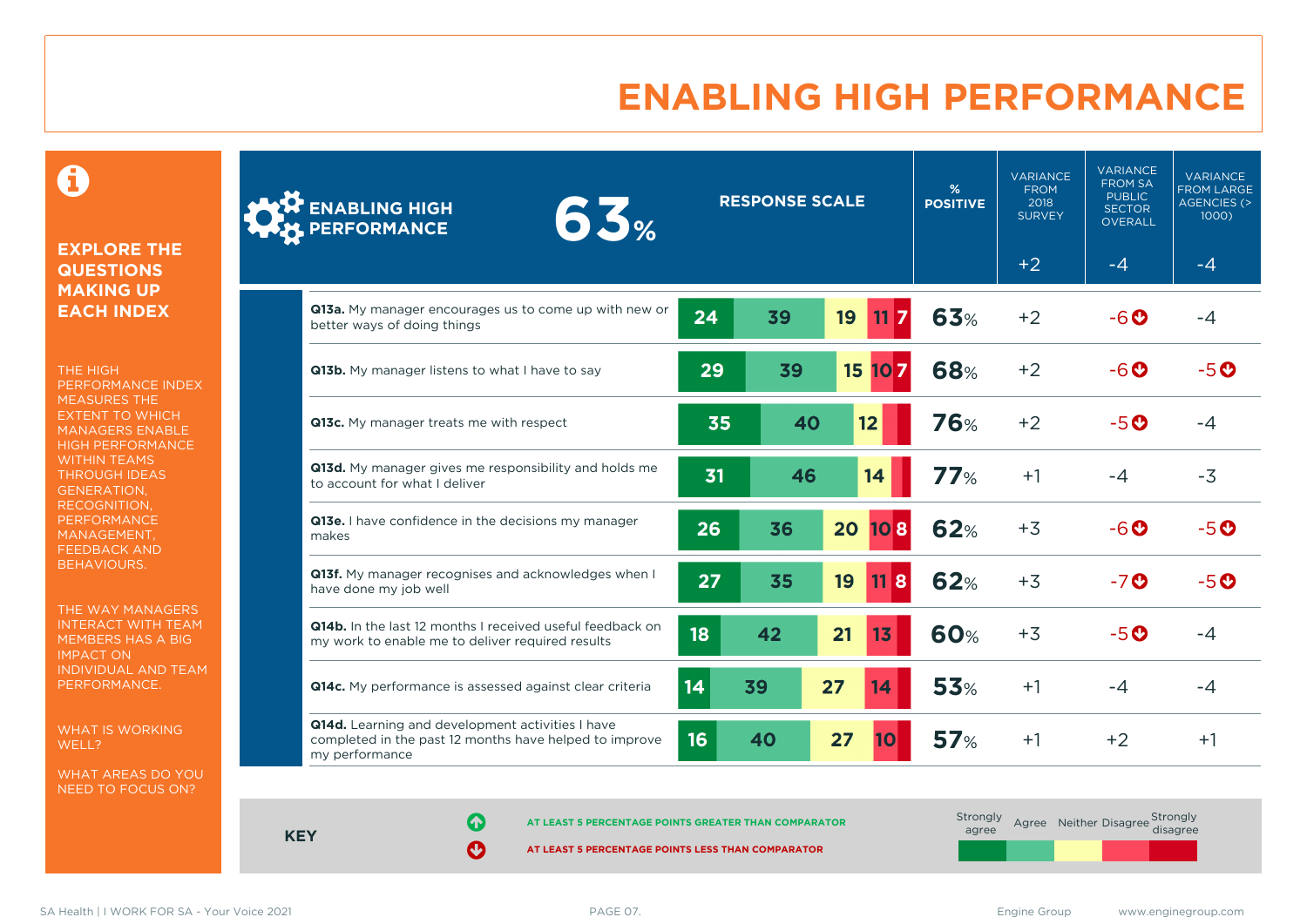### **ENABLING HIGH PERFORMANCE**



#### **EXPLORE THE QUESTIONS MAKING UP EACH INDEX**

THE HIGH PERFORMANCE INDEX MEASURES THE EXTENT TO WHICH MANAGERS ENABLE HIGH PERFORMANCE WITHIN TEAMS THROUGH IDEAS GENERATION, RECOGNITION, PERFORMANCE MANAGEMENT, FEEDBACK AND BEHAVIOURS.

THE WAY MANAGERS INTERACT WITH TEAM MEMBERS HAS A BIG IMPACT ON INDIVIDUAL AND TEAM PERFORMANCE.

WHAT IS WORKING WELL?

WHAT AREAS DO YOU NEED TO FOCUS ON?

| <b>ANY ENABLING HIGH</b><br>6.5%                                                                                                             |          | <b>RESPONSE SCALE</b> |         | %<br><b>POSITIVE</b> | <b>VARIANCE</b><br><b>FROM</b><br>2018<br><b>SURVEY</b> | <b>VARIANCE</b><br><b>FROM SA</b><br><b>PUBLIC</b><br><b>SECTOR</b><br>OVERALL | <b>VARIANCE</b><br><b>FROM LARGE</b><br>AGENCIES (><br>1000) |
|----------------------------------------------------------------------------------------------------------------------------------------------|----------|-----------------------|---------|----------------------|---------------------------------------------------------|--------------------------------------------------------------------------------|--------------------------------------------------------------|
|                                                                                                                                              |          |                       |         |                      | $+2$                                                    | $-4$                                                                           | -4                                                           |
| Q14e. My manager openly demonstrates commitment to<br>enhancing performance                                                                  | 20       | 23<br>38              | 117     | <b>59%</b>           | $+4$                                                    | $-5$ $\odot$                                                                   | -4                                                           |
| <b>Q14f.</b> My overall experience of performance and<br>development conversations in my LHN have been useful<br>for my growth               | 36<br>14 | 28                    | 14<br>8 | 51%                  | $+8$ <sup><math>\odot</math></sup>                      | $-3$                                                                           | -3                                                           |
| Q19b. How often do you feel that your manager acts in<br>accordance with the South Australia Public Sector Values in their<br>everyday work? | 37       | 36                    | 18      | 73%                  | $-3$                                                    | -60                                                                            | $-5o$                                                        |



**KEY**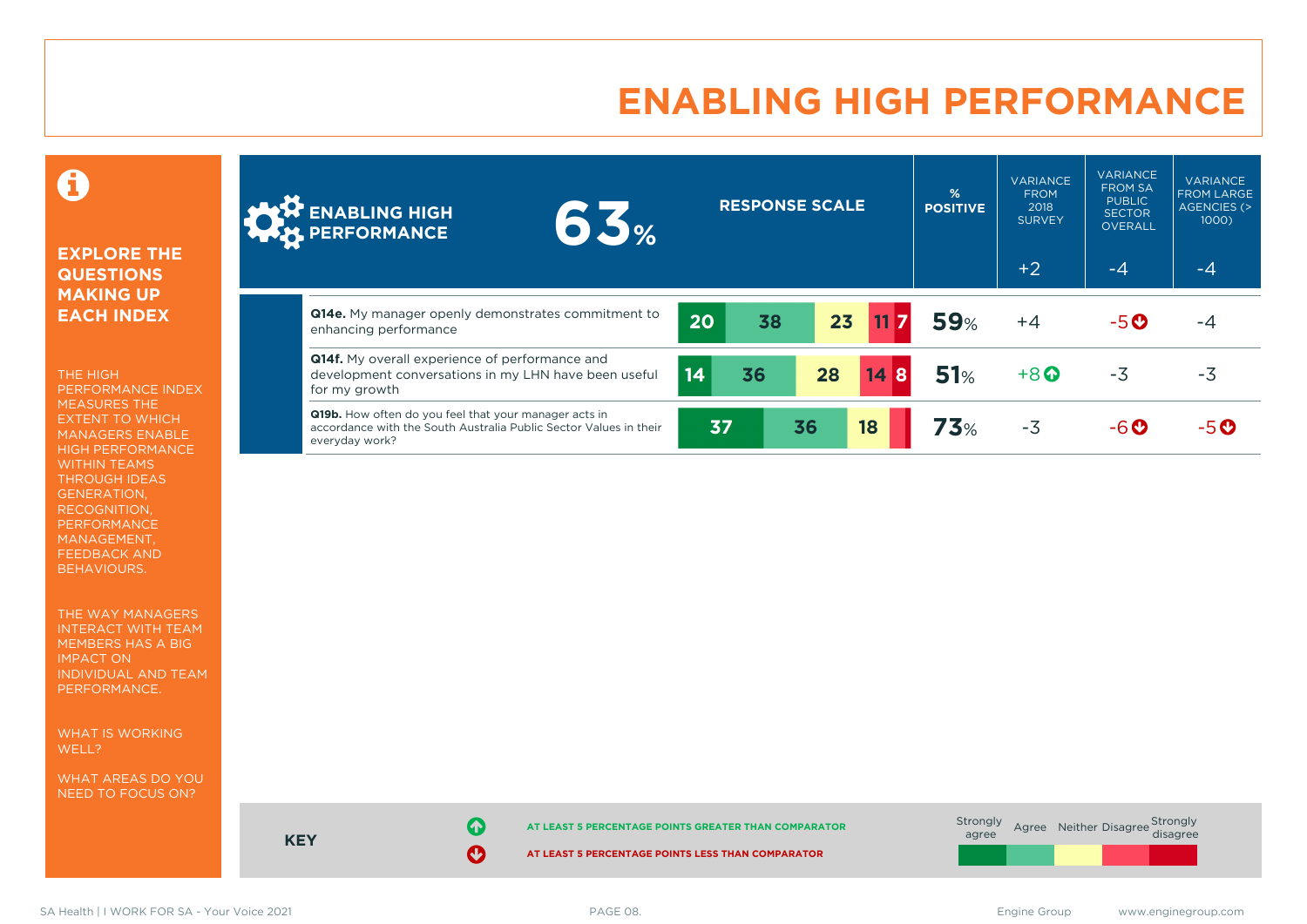#### **LEADERSHIP**

0

#### **EXPLORE THE QUESTIONS MAKING UP EACH INDEX**

THE LEADERSHIP INDEX MEASURES PERCEPTIONS OF HOW EFFECTIVELY SENIOR LEADERS (IE. EXECUTIVES AND **EXECUTIVE** DIRECTORS) COMMUNICATE THEIR VISION FOR THE LHN, ENABLE ADVANCEMENT AND AND INSPIRE THEIR PEOPLE THROUGH THEIR ACTIONS AND BEHAVIOURS.

LOOK AT HOW YOUR POSITIVE SCORE COMPARES TO THE AVAILABLE COMPARISONS.

| 44%<br><b>LEADERSHIP</b>                                                                                                                                      | <b>RESPONSE SCALE</b> |    | %<br><b>POSITIVE</b> | <b>VARIANCE</b><br><b>FROM</b><br>2018<br><b>SURVEY</b> | <b>VARIANCE</b><br><b>FROM SA</b><br><b>PUBLIC</b><br><b>SECTOR</b><br><b>OVERALL</b> | <b>VARIANCE</b><br><b>FROM LARGE</b><br><b>AGENCIES (&gt;</b><br>1000) |              |                    |                                    |
|---------------------------------------------------------------------------------------------------------------------------------------------------------------|-----------------------|----|----------------------|---------------------------------------------------------|---------------------------------------------------------------------------------------|------------------------------------------------------------------------|--------------|--------------------|------------------------------------|
|                                                                                                                                                               |                       |    |                      |                                                         |                                                                                       |                                                                        | $\circ$      | $-8$ <sup>O</sup>  | $-7o$                              |
| Q15a. I believe senior managers provide clear direction<br>for the future of the LHN                                                                          | 8                     | 30 | 30                   | 20                                                      | 12                                                                                    | 38%                                                                    | $+4$         | $-9O$              | $-8$ <sup><math>\odot</math></sup> |
| Q15b. I feel that senior managers effectively lead and<br>manage change                                                                                       | 8                     | 29 | 28                   | 21                                                      | 15                                                                                    | 37%                                                                    | $+4$         | $-7o$              | $-6o$                              |
| Q15c. I feel that senior managers model the behaviours<br>expected of employees                                                                               | 10                    | 31 | 28                   | 17                                                      | 14                                                                                    | 41%                                                                    | $+3$         | $-9o$              | $-7o$                              |
| Q15e. Senior managers in my LHN are genuinely<br>supportive of career advancement of women                                                                    | 15                    | 32 |                      | 37                                                      | 89                                                                                    | <b>47%</b>                                                             | $\circ$      | $-10$ <sup>O</sup> | $-9o$                              |
| Q15f. Senior managers promote collaboration between<br>my LHN and other LHNs or organisations we work with                                                    | 10                    | 29 | 41                   | 129                                                     |                                                                                       | <b>38%</b>                                                             | $-5o$        | $-12$ <sup>O</sup> | $-10$ $\odot$                      |
| Q15g. I feel that senior managers keep employees<br>informed about what's going on                                                                            | 9                     | 30 | 25                   | 19                                                      | 16                                                                                    | <b>39%</b>                                                             | $+3$         | $-6o$              | $-5o$                              |
| Q16b. My LHN focuses on improving the work we do                                                                                                              | 12                    | 44 |                      | 26<br>13                                                |                                                                                       | <b>56%</b>                                                             | $-8o$        | $-9o$              | $-8o$                              |
| Q16f. In my LHN, recruitment and promotion decisions<br>are fair                                                                                              | 10                    | 31 | 31                   | 17 <sup>2</sup>                                         | 12                                                                                    | 41%                                                                    | $+3$         | $-4$               | $-3$                               |
| Q19c. How often do you feel that the senior leaders in your LHN<br>act in accordance with the South Australia Public Sector Values in<br>their everyday work? | 21                    | 34 |                      | 28                                                      |                                                                                       | <b>56%</b>                                                             | $-7$ $\odot$ | $-9$ $o$           | $-7o$                              |

**KEY**

**AT LEAST 5 PERCENTAGE POINTS GREATER THAN COMPARATOR**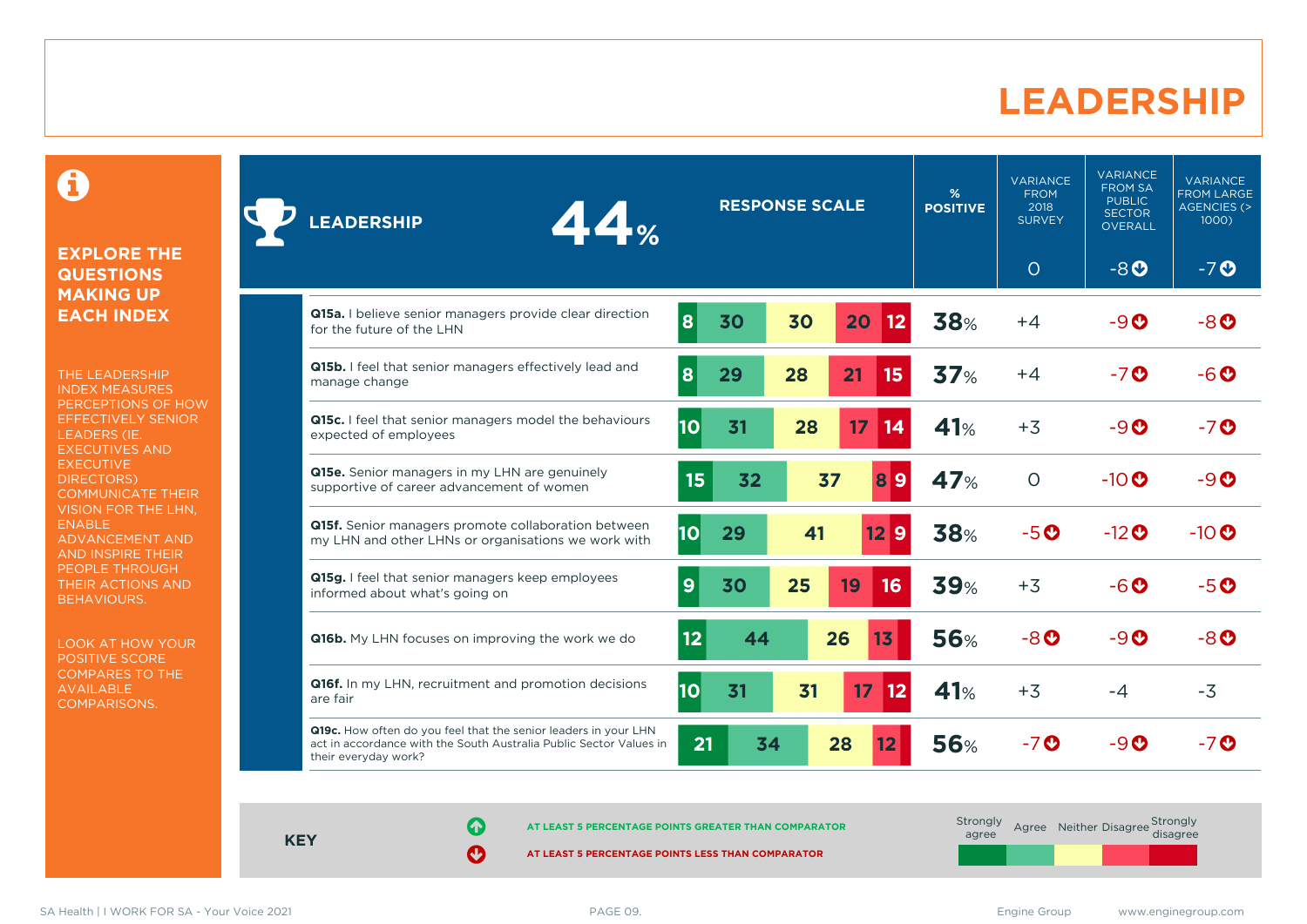#### **VALUES**

0

#### **EXPLORE THE QUESTIONS MAKING UP EACH INDEX**

THE VALUES INDEX MEASURES THE EXTENT TO WHICH WE DEMONSTRATE THE SOUTH AUSTRALIAN PUBLIC SECTOR VALUES IN OUR DAY-TO-DAY WORK AND **WHEN** COLLABORATING WITH OTHERS.

THE SA PUBLIC SECTOR VALUES HAVE BEEN DEVELOPED TO MAKE IT EASIER FOR THE SECTOR TO WORK TOGETHER BY SETTING A CONSISTENT SET OF BEHAVIOURS AND PRACTICES FOR ALL EMPLOYEES.

| 69 <sub>%</sub><br><b>VALUES</b>                                                                                                                   |           | <b>RESPONSE SCALE</b> |                      | %<br><b>POSITIVE</b> | <b>VARIANCE</b><br><b>FROM</b><br>2018<br><b>SURVEY</b> | <b>VARIANCE</b><br><b>FROM SA</b><br><b>PUBLIC</b><br><b>SECTOR</b><br><b>OVERALL</b> | <b>VARIANCE</b><br><b>FROM LARGE</b><br>AGENCIES (><br>1000) |
|----------------------------------------------------------------------------------------------------------------------------------------------------|-----------|-----------------------|----------------------|----------------------|---------------------------------------------------------|---------------------------------------------------------------------------------------|--------------------------------------------------------------|
|                                                                                                                                                    |           |                       |                      |                      | $-1$                                                    | $-5O$                                                                                 | -4                                                           |
| Q12a. People in my workgroup treat each other with<br>respect                                                                                      | 22        | 45                    | 15<br>1 <sub>3</sub> | <b>67%</b>           | $+1$                                                    | $-7o$                                                                                 | $-6$ $\odot$                                                 |
| Q12b. The people in my workgroup behave in an<br>accepting manner towards people from diverse<br>backgrounds                                       | 30        | 50                    | 12                   | <b>80%</b>           | $\circ$                                                 | $-4$                                                                                  | -4                                                           |
| Q12c. People in my workgroup are honest, open and<br>transparent in their dealings with each other                                                 | 18        | 40                    | 21<br>15             | <b>58%</b>           | $\circ$                                                 | $-6o$                                                                                 | $-5$ $\odot$                                                 |
| Q12e. People in my workgroup are committed to<br>workplace safety                                                                                  | 25        | 54                    | 15                   | <b>79%</b>           | $-3$                                                    | $-5$ $\odot$                                                                          | -4                                                           |
| Q12f. People in my workgroup work effectively with other<br>workgroups in my LHN to deliver services to our<br>customers                           | 22        | 51                    | 18                   | 73%                  | $-3$                                                    | $-5o$                                                                                 | $-4$                                                         |
| Q16a. In my workplace, people take responsibility for<br>their decisions and actions                                                               | <b>10</b> | 47                    | 24<br>15             | 57%                  | $-2$                                                    | -4                                                                                    | $-3$                                                         |
| Q19a. How often do you feel that your LHN colleagues act in<br>accordance with the South Australia Public Sector Values in their<br>everyday work? | 27        | 46                    | 22                   | 73%                  | $-3$                                                    | $-5$ $\odot$                                                                          | $-4$                                                         |



**KEY**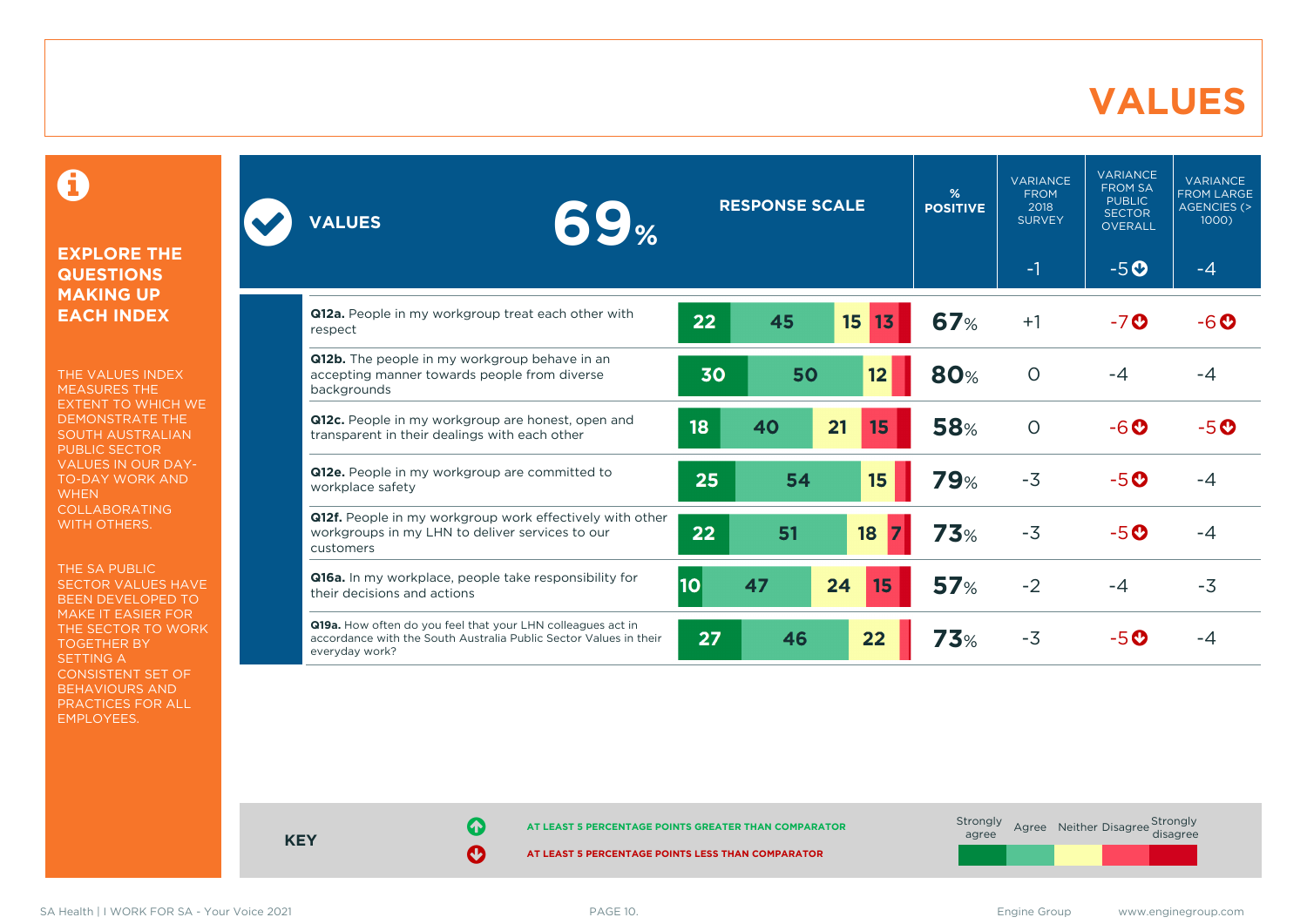### **EMPLOYEE-ORGANISATION ALIGNMENT**

0

**EXPLORE THE QUESTIONS MAKING UP EACH INDEX**

 $\sum_{i=1}^{n}$ 

THE EMPLOYEE-**ORGANISATION** ALIGNMENT INDEX MEASURES THE EXTENT TO WHICH EMPLOYEES FEEL ALIGNED TO THE PURPOSE AND OBJECTIVES OF THEIR LHN AND EMPOWERED AND ENABLED TO DELIVER.

WHERE DO WE NEED TO IMPROVE?

WHAT DO WE NEED TO DO DIFFERENTLY?

| <b>EMPLOYEE-</b><br><b>67%</b><br><b>ORGANISATION</b><br><b>ALIGNMENT</b>                                                       |                       | <b>RESPONSE SCALE</b> |           | %<br><b>POSITIVE</b> | <b>VARIANCE</b><br><b>FROM</b><br>2018<br><b>SURVEY</b> | <b>VARIANCE</b><br><b>FROM SA</b><br><b>PUBLIC</b><br><b>SECTOR</b><br><b>OVERALL</b> | <b>VARIANCE</b><br><b>FROM LARGE</b><br><b>AGENCIES (&gt;</b><br>1000) |
|---------------------------------------------------------------------------------------------------------------------------------|-----------------------|-----------------------|-----------|----------------------|---------------------------------------------------------|---------------------------------------------------------------------------------------|------------------------------------------------------------------------|
|                                                                                                                                 |                       |                       |           |                      | $-1$                                                    | -4                                                                                    | $-3$                                                                   |
| Q11a. My job makes good use of my skills and abilities                                                                          | 30                    | 48                    | 910       | <b>78%</b>           | $\circ$                                                 | $-1$                                                                                  | -1                                                                     |
| <b>Q11b.</b> I understand what is expected of me to do well in<br>my role                                                       | 38                    | 50                    |           | 88%                  | $-1$                                                    | O                                                                                     | $\Omega$                                                               |
| Q11c. I believe strongly in the purpose and objectives of<br>my LHN                                                             | 28                    | 47                    | 18        | 74%                  | $-3$                                                    | $-6o$                                                                                 | $-5o$                                                                  |
| Q11d. I have the authority to do my job effectively (e.g.<br>the necessary delegation(s), autonomy, level of<br>responsibility) | 23                    | 47                    | 14 12     | <b>70%</b>           | $+2$                                                    | $-3$                                                                                  | $-3$                                                                   |
| Q11e. The work processes we have in place allow me to<br>be as productive as possible                                           | 13<br>33              | 19                    | 24<br>10  | 46%                  | $\Omega$                                                | $-5o$                                                                                 | $-5O$                                                                  |
| Q11g. I understand how my work contributes to my LHN's<br>objectives                                                            | 27                    | 53                    | 14        | <b>80%</b>           | $-7o$                                                   | $-6o$                                                                                 | $-5o$                                                                  |
| Q11h. I think it is safe to speak up and challenge the way<br>things are done in this LHN                                       | 12 <sub>2</sub><br>29 | 21                    | 22<br>16  | 41%                  | $-2$                                                    | $-7o$                                                                                 | -6 O                                                                   |
| Q11i. I feel secure in my job                                                                                                   | 19                    | 41                    | 19<br>14B | <b>60%</b>           | $+1$                                                    | -1                                                                                    | -1                                                                     |

**KEY**

**AT LEAST 5 PERCENTAGE POINTS GREATER THAN COMPARATOR**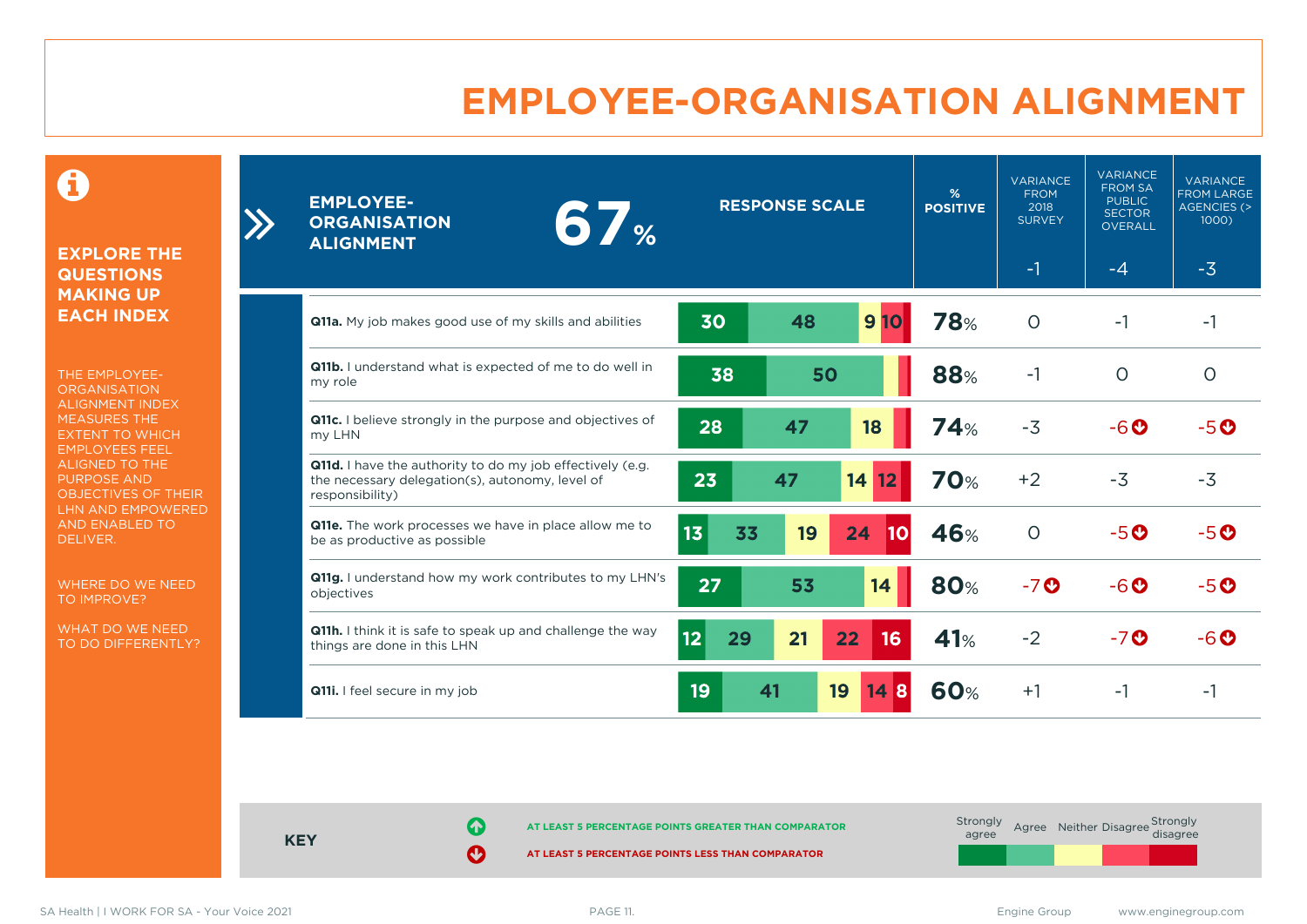## **CAREER AND WORKING CONDITIONS (EMPLOYER OF CHOICE)**

 $\mathbf \Theta$ 

#### **EXPLORE THE QUESTIONS MAKING UP EACH INDEX**

THE CAREER AND **WORKING** CONDITIONS INDEX INDICATES HOW SATISFIED PEOPLE ARE WITH THE CAREER AND **WORKING** CONDITIONS OF THE SOUTH AUSTRALIAN PUBLIC SECTOR.

LOOK AT HOW YOUR POSITIVE SCORE COMPARES TO THE AVAILABLE COMPARISONS.

| <b>CAREER AND WORKING</b><br><b>50%</b><br><b>CONDITIONS (EMPLOYER</b><br><b>OF CHOICE)</b>                                                                                           | <b>RESPONSE SCALE</b> |    |    | %<br><b>POSITIVE</b> | <b>VARIANCE</b><br><b>FROM</b><br>2018<br><b>SURVEY</b> | <b>VARIANCE</b><br><b>FROM SA</b><br><b>PUBLIC</b><br><b>SECTOR</b><br><b>OVERALL</b> | <b>VARIANCE</b><br><b>FROM LARGE</b><br>AGENCIES (><br>1000) |                    |          |
|---------------------------------------------------------------------------------------------------------------------------------------------------------------------------------------|-----------------------|----|----|----------------------|---------------------------------------------------------|---------------------------------------------------------------------------------------|--------------------------------------------------------------|--------------------|----------|
|                                                                                                                                                                                       |                       |    |    |                      |                                                         |                                                                                       | $-1$                                                         | $-6o$              | $-5O$    |
| Q11j. I am fairly remunerated (e.g. salary, superannuation)<br>for the work that I do                                                                                                 | 14                    | 43 |    | 19                   | 16                                                      | <b>58%</b>                                                                            | $-3$                                                         | $-3$               | $-3$     |
| <b>Q11k.</b> I am satisfied with my non-monetary employment<br>conditions (e.g. leave, flexible work arrangements, other<br>benefits)                                                 | 17                    | 42 |    | 20                   | 14                                                      | <b>59%</b>                                                                            | $-3$                                                         | $-9o$              | $-8$ $O$ |
| <b>Q111.</b> I am satisfied with the recognition I receive for doing<br>a good job                                                                                                    | 12                    | 31 | 23 | 20                   | 13 <sub>1</sub>                                         | 44%                                                                                   | $\Omega$                                                     | $-7$ $\odot$       | $-6o$    |
| <b>Q11n.</b> I am satisfied with my ability to access and use flexible<br>working arrangements (flexible hours of work, patterns of work,<br>locations of work or other arrangements) | 17                    | 34 | 21 |                      | 16<br>11                                                | 51%                                                                                   | $-4$                                                         | $-11$ <sup>O</sup> | -80      |
| <b>Q14g.</b> I am satisfied with the opportunities available for<br>career development in my LHN                                                                                      | 12                    | 29 | 26 | 19                   | 14                                                      | 40%                                                                                   | $+4$                                                         | -4                 | -4       |
| <b>Q16g.</b> My LHN provides opportunities for job mobility<br>(e.g. secondment and/or temporary transfers)                                                                           | 12                    | 39 |    | 31                   | 11                                                      | 51%                                                                                   | $+2$                                                         | $-2$               | $-2$     |

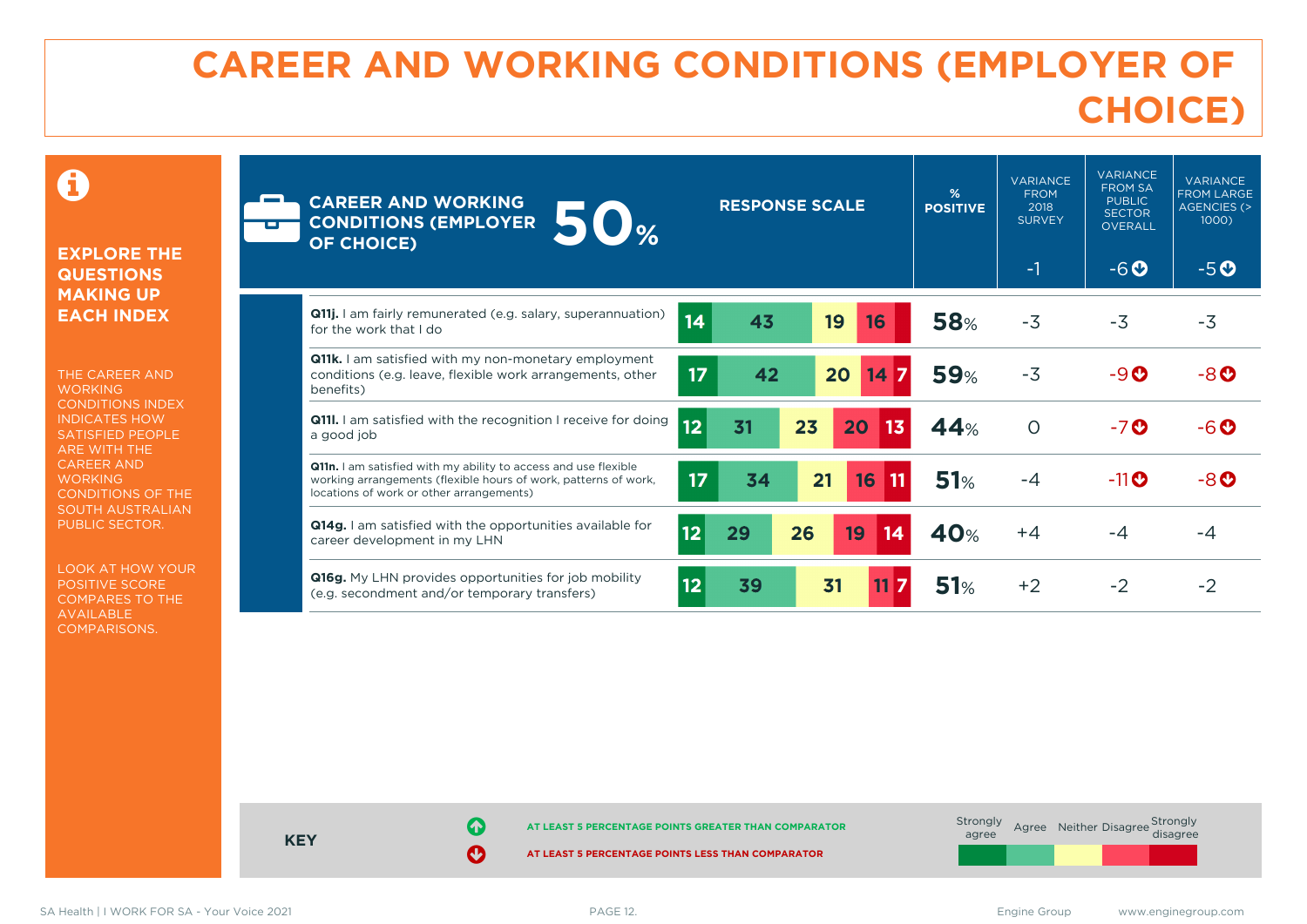### **EMPLOYEE WELLBEING**

0

#### **EXPLORE THE QUESTIONS MAKING UP EACH INDEX**

THE WELLBEING SCORE MEASURES THE EXTENT TO WHICH EMPLOYEES FEEL SUPPORTED IN MAINTAINING THEIR HEALTH AND WELLBEING.

LOOK AT HOW YOUR POSITIVE SCORE COMPARES TO THE AVAILABLE COMPARISONS.

| <b>51%</b><br><b>EMPLOYEE WELLBEING</b>                                                                       |    | <b>RESPONSE SCALE</b> |    |          | %<br><b>POSITIVE</b> | <b>VARIANCE</b><br><b>FROM</b><br>2018<br><b>SURVEY</b> | <b>VARIANCE</b><br><b>FROM SA</b><br><b>PUBLIC</b><br><b>SECTOR</b><br><b>OVERALL</b> | <b>VARIANCE</b><br><b>FROM LARGE</b><br>AGENCIES (><br>1000) |
|---------------------------------------------------------------------------------------------------------------|----|-----------------------|----|----------|----------------------|---------------------------------------------------------|---------------------------------------------------------------------------------------|--------------------------------------------------------------|
|                                                                                                               |    |                       |    |          |                      | $-3$                                                    | $-9O$                                                                                 | $-8o$                                                        |
| <b>Q11f.</b> I am provided with the tools and equipment to do<br>my job safely                                | 19 | 45                    |    | 16<br>14 | <b>64%</b>           | $-5o$                                                   | $-10$ <sup>O</sup>                                                                    | $-8o$                                                        |
| Q12d. My workgroup has the tools and resources to<br>perform well                                             | 11 | 40                    | 21 | 20<br>8  | 51%                  | $-1$                                                    | $-8$ <sup>O</sup>                                                                     | $-7o$                                                        |
| <b>Q17a.</b> I am satisfied with the policies/practices in place to<br>help me manage my health and wellbeing | 10 | 41                    | 24 | 16<br>9  | 51%                  | $\circ$                                                 | $-10$ $\odot$                                                                         | $-9O$                                                        |
| Q17b. I think my LHN cares about my health and<br>wellbeing                                                   | 10 | 32                    | 23 | 16<br>20 | 41%                  | $-2$                                                    | $-12$ <sup>O</sup>                                                                    | $-10$ <sup>O</sup>                                           |
| <b>Q17d.</b> I am able to strike the right balance between my<br>work and home life                           | 10 | 39                    | 22 | 19<br>11 | 48%                  | -50                                                     | -70                                                                                   | -5 O                                                         |

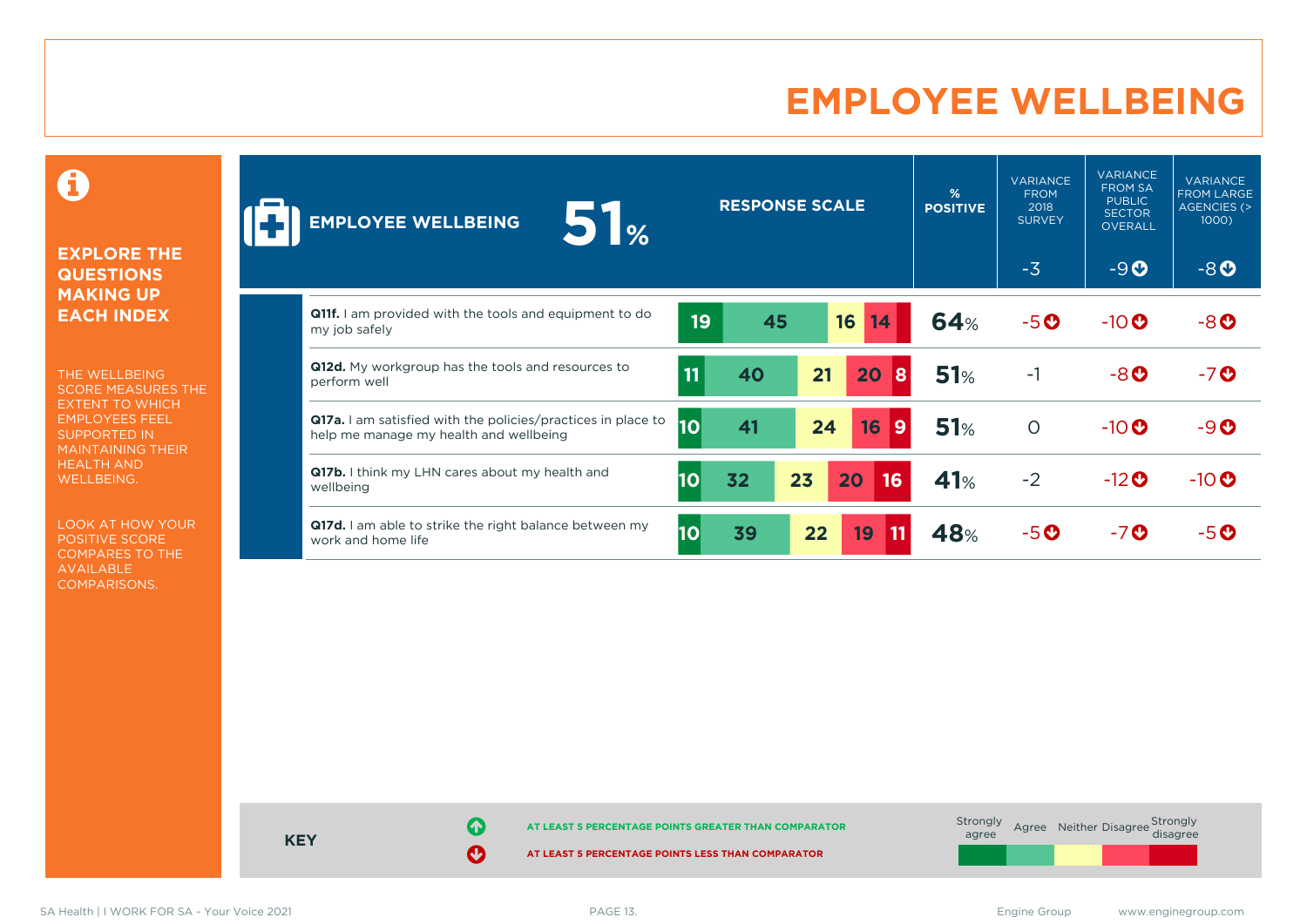### **OPEN COMMENTS**

#### 0

**WHAT ARE YOUR PEOPLE SAYING ABOUT THEIR WORKING EXPERIENCES?**

THE COMMENTS WERE GROUPED INTO THEMES.

THE BAR CHART SHOWS THE TOP 5 THEMES, TO GIVE YOU AN IDEA OF WHERE TO FOCUS.

REVIEW THESE COMMENT THEMES IN THE CONTEXT OF YOUR RESULTS - HOW DO THEY REINFORCE OR PROVIDE ADDITIONAL CONTEXT TO YOUR **RESULTS?** 

# **'What is the one thing the South Australian Public Sector is doing really well?'**

#### **YOUR TOP 5 THEMES:**

| <b>01. Organisational Objectives &amp; Purpose</b>   |                      |                       | 3025<br><b>COUNTS</b> |  |
|------------------------------------------------------|----------------------|-----------------------|-----------------------|--|
| 02. Wellbeing                                        |                      |                       | 1200<br><b>COUNTS</b> |  |
| 03. Others                                           |                      | 1153<br><b>COUNTS</b> |                       |  |
| 04. Line Management and<br><b>General Management</b> | 610<br><b>COUNTS</b> |                       |                       |  |
| <b>05. Communication</b>                             | 593<br><b>COUNTS</b> |                       |                       |  |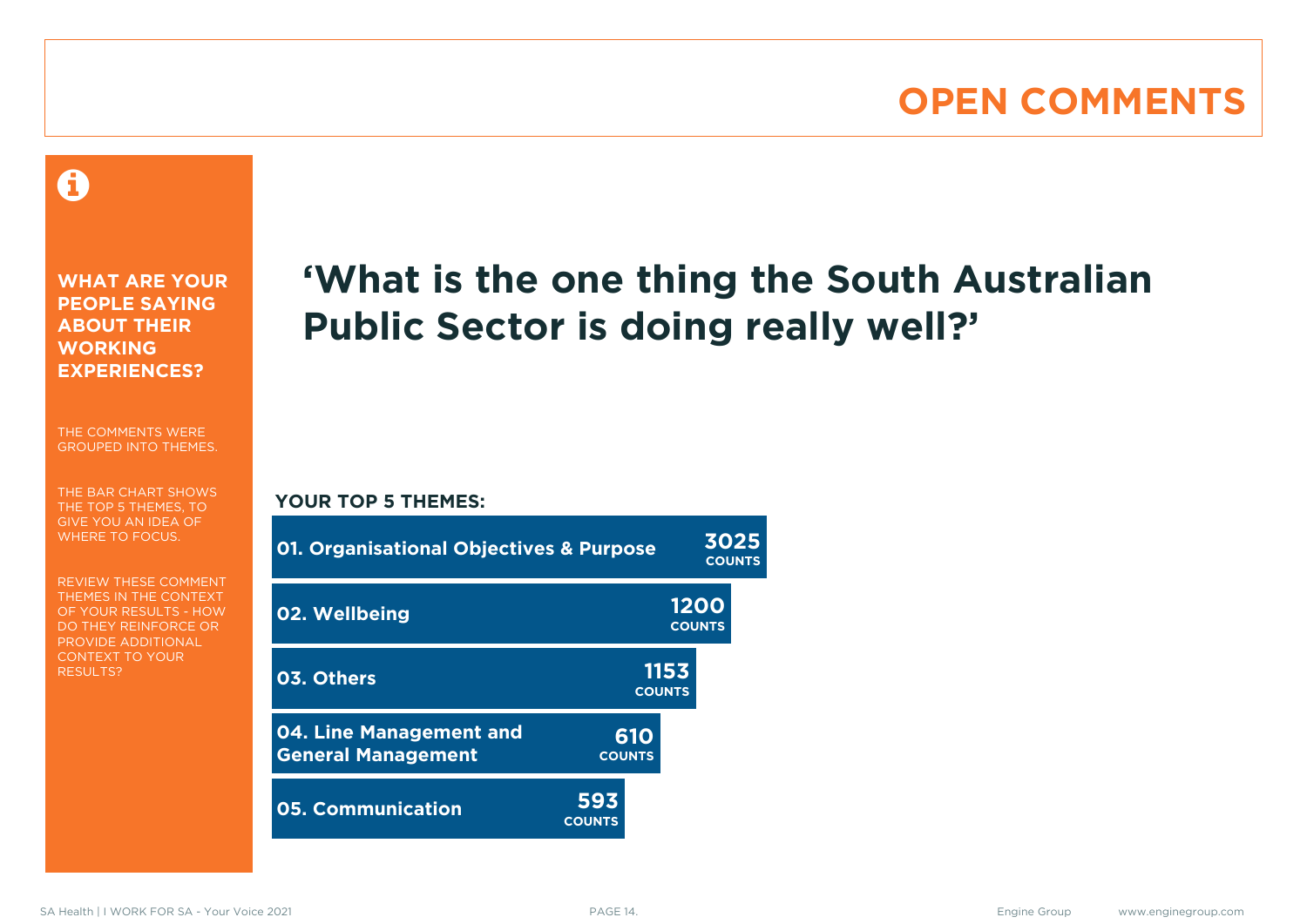#### **OPEN COMMENTS**

0

**WHAT ARE YOUR PEOPLE SAYING ABOUT THEIR WORKING EXPERIENCES?**

THE COMMENTS WERE GROUPED INTO THEMES.

THE BAR CHART SHOWS THE TOP 5 THEMES, TO GIVE YOU AN IDEA OF WHERE TO FOCUS.

REVIEW THESE COMMENT THEMES IN THE CONTEXT OF YOUR RESULTS - HOW DO THEY REINFORCE OR PROVIDE ADDITIONAL CONTEXT TO YOUR **RESULTS?** 

# **'What is the most important issue that needs to be addressed across the South Australian Public Sector?'**

**YOUR TOP 5 THEMES:**

| 01. Wellbeing                                        |                       |                       | 3900<br><b>COUNTS</b> |
|------------------------------------------------------|-----------------------|-----------------------|-----------------------|
| 02. Organisational Objectives &<br><b>Purpose</b>    |                       |                       | 2527<br><b>COUNTS</b> |
| <b>03. Resources</b>                                 |                       | 1806<br><b>COUNTS</b> |                       |
| 04. Line Management and<br><b>General Management</b> | 1386<br><b>COUNTS</b> |                       |                       |
| <b>05. Equality and Fair</b><br><b>Treatment</b>     | 1177<br><b>COUNTS</b> |                       |                       |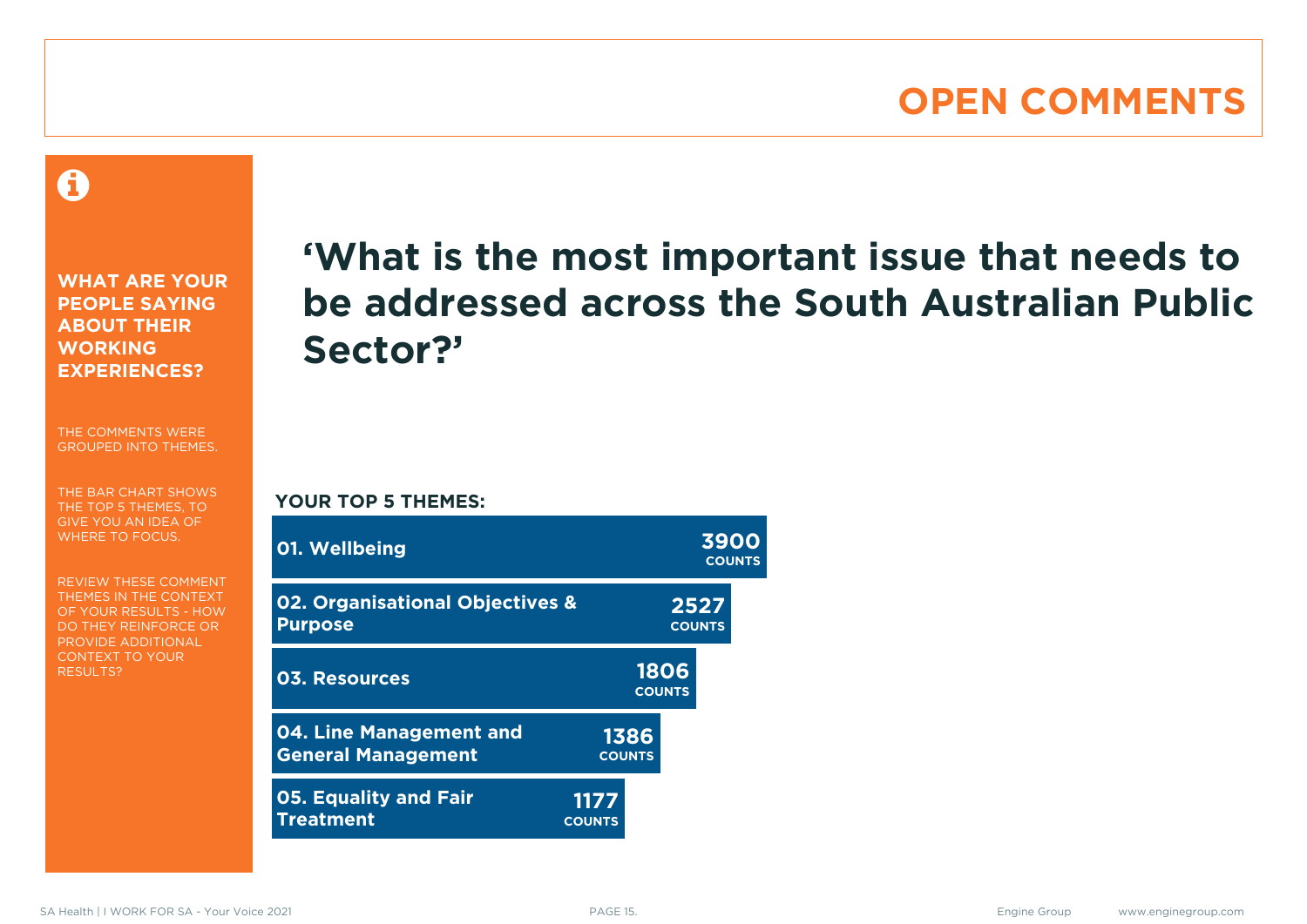### **OTHER QUESTIONS**

0

THESE PAGES SHOW ADDITIONAL QUESTIONS THAT WERE ASKED OF ALL PUBLIC SECTOR EMPLOYEES, THAT ARE NOT INCLUDED IN THE SURVEY INDICES SHOWN ON THE PREVIOUS PAGES.

THE RESULTS OUTLINE THE PROPORTION OF COLLEAGUES RESPONDING POSITIVELY (STRONGLY AGREE + AGREE), NEUTRALLY (NEITHER AGREE NOR DISAGREE) OR **NEGATIVELY** (DISAGREE + STRONGLY DISAGREE).

REVIEW THESE QUESTIONS FOR ADDITIONAL CONTEXT AND INSIGHTS THAT MAY WARRANT FURTHER INVESTIGATION OR ACTION.

|                                                                                                                                                                                    | <b>RESPONSE SCALE</b>                     | %<br><b>POSITIVE</b> | <b>VARIANCE</b><br><b>FROM</b><br>2018<br><b>SURVEY</b> | <b>VARIANCE</b><br><b>FROM SA</b><br><b>PUBLIC</b><br><b>SECTOR</b><br><b>OVERALL</b> | <b>VARIANCE</b><br><b>FROM LARGE</b><br><b>AGENCIES (&gt;</b><br>1000) |
|------------------------------------------------------------------------------------------------------------------------------------------------------------------------------------|-------------------------------------------|----------------------|---------------------------------------------------------|---------------------------------------------------------------------------------------|------------------------------------------------------------------------|
| Q11m. I am happy to go the 'extra mile' at work when<br>required                                                                                                                   | 36<br>12<br>46                            | <b>81%</b>           | $-5o$                                                   | $-4$                                                                                  | $-3$                                                                   |
| Q13g. My manager takes appropriate action to address<br>underperformance within my workgroup                                                                                       | 16<br>31<br>27<br> 11<br>15 <sub>15</sub> | <b>48%</b>           |                                                         | -4                                                                                    | $-4$                                                                   |
| Q15d. I feel senior managers in my LHN actively engage<br>with employees                                                                                                           | $\overline{9}$<br>27<br>25<br>22<br>17    | <b>36%</b>           |                                                         | $-9o$                                                                                 | $-7o$                                                                  |
| Q16c. When things go wrong, my LHN uses this as an<br>opportunity to review, learn, and improve the<br>management of similar risks                                                 | 11<br>41<br>26<br>14<br>8                 | 52%                  | $-5o$                                                   | $-5o$                                                                                 | $-5o$                                                                  |
| Q16d. My LHN is committed to creating a diverse workforce (e.g.<br>gender, age, cultural and linguistic background, disability,<br>Aboriginal and Torres Strait Islander, LGBTIQ+) | 15<br>31<br>45                            | 61%                  | $+2$                                                    | $-7o$                                                                                 | $-7o$                                                                  |
| Q16e. Personal background is not a barrier to success in my LHN<br>(e.g. cultural background, age, disability, sexual orientation,<br>gender etc.)                                 | 24<br>19<br>47                            | <b>66%</b>           | $-1$                                                    | $-4$                                                                                  | -4                                                                     |
| Q16h. I am confident in relating my LHN's Reconciliation<br>Action Plan to my work                                                                                                 | 8<br>30<br>47<br><b>10</b>                | <b>38%</b>           |                                                         | $-6o$                                                                                 | $-6o$                                                                  |
| Q16i. I am satisfied with the cultural learning<br>opportunities within my LHN                                                                                                     | 11<br>40<br>35<br>10                      | 51%                  |                                                         | $-5o$                                                                                 | $-6o$                                                                  |
| Q17c. I feel the level of stress in my job is appropriate                                                                                                                          | 30<br>19<br>26<br>19                      | 35%                  |                                                         | -80                                                                                   | $-7$ <sup>O</sup>                                                      |

**KEY**

**AT LEAST 5 PERCENTAGE POINTS GREATER THAN COMPARATOR** 

**AT LEAST 5 PERCENTAGE POINTS LESS THAN COMPARATOR** 

Strongly agree Agree Neither Disagree Strongly<br>disagree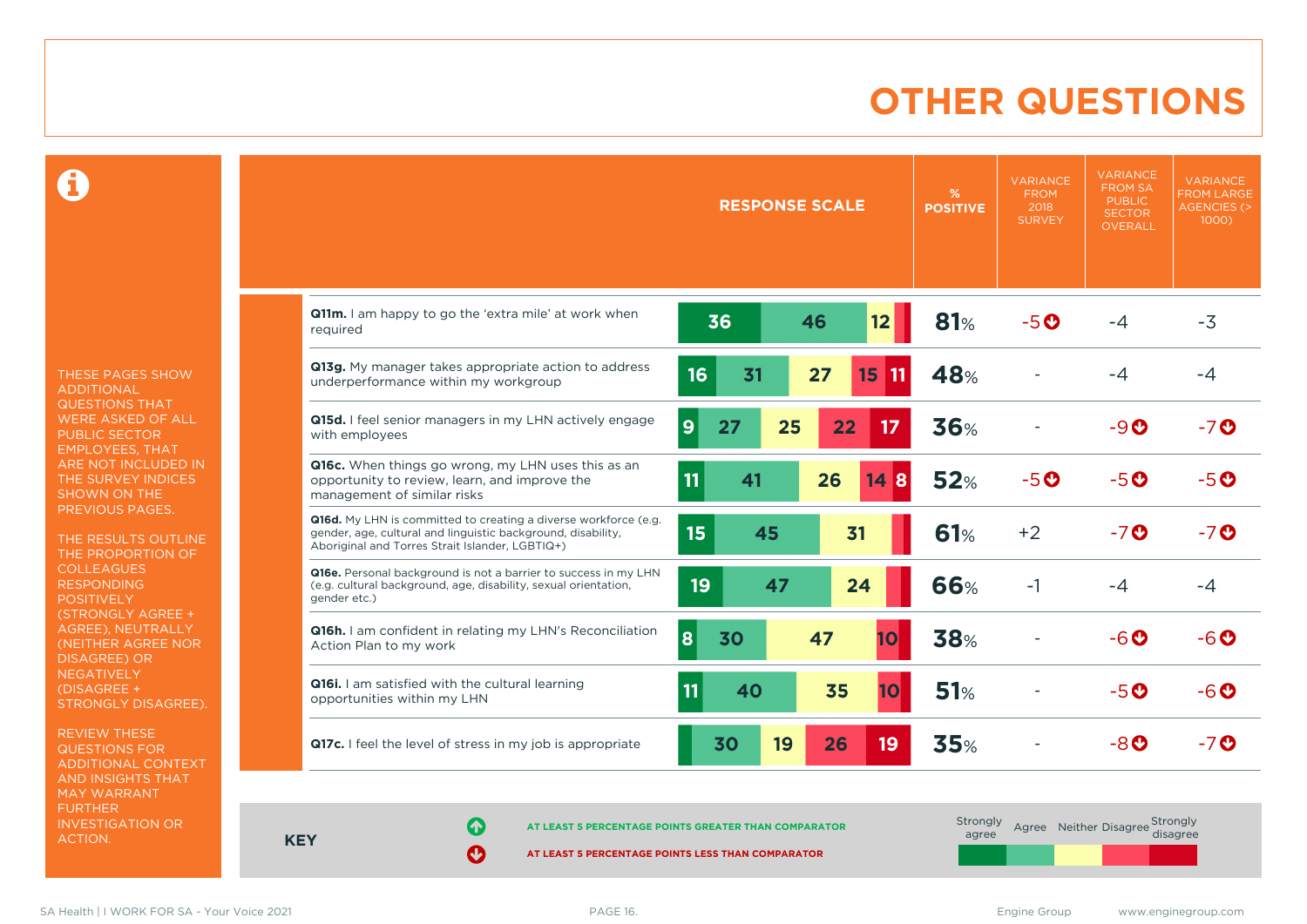### **OTHER QUESTIONS**

 $\mathbf \Omega$ 

THESE PAGES SHOW ADDITIONAL QUESTIONS THAT WERE ASKED OF ALL PUBLIC SECTOR EMPLOYEES, THAT ARE NOT INCLUDED IN THE SURVEY INDICES SHOWN ON THE PREVIOUS PAGES.

THE RESULTS OUTLINE THE PROPORTION OF COLLEAGUES RESPONDING **POSITIVELY** (STRONGLY AGREE + AGREE), NEUTRALLY (NEITHER AGREE NOR DISAGREE) OR NEGATIVELY (DISAGREE + STRONGLY DISAGREE).

REVIEW THESE QUESTIONS FOR ADDITIONAL CONTEXT AND INSIGHTS THAT MAY WARRANT FURTHER INVESTIGATION OR ACTION.

|                                                                                       |                 | <b>RESPONSE SCALE</b> |          | %<br><b>POSITIVE</b> | <b>VARIANCE</b><br><b>FROM</b><br>2018<br><b>SURVEY</b> | <b>VARIANCE</b><br><b>FROM SA</b><br><b>PUBLIC</b><br><b>SECTOR</b><br><b>OVERALL</b> | <b>VARIANCE</b><br><b>FROM LARGE</b><br><b>AGENCIES (&gt;</b><br>1000 |
|---------------------------------------------------------------------------------------|-----------------|-----------------------|----------|----------------------|---------------------------------------------------------|---------------------------------------------------------------------------------------|-----------------------------------------------------------------------|
| Q17e. I feel comfortable discussing my mental health and<br>wellbeing with my manager | 13              | 33<br>19              | 17<br>18 | 46%                  |                                                         | $-7o$                                                                                 | $-5$ $\odot$                                                          |
| Q20a. I feel a connection with the public sector values                               | 22              | 47                    | 23       | <b>69%</b>           |                                                         | $-5o$                                                                                 | -4                                                                    |
| Q20b. In my workgroup our everyday actions are guided<br>by the Public Sector Values  | 17 <sub>2</sub> | 43                    | 29<br>8  | <b>60%</b>           |                                                         | $-5o$                                                                                 | -4                                                                    |
| Q28. I believe action will be taken on the results from this<br>survey by the sector  | 22              | 34                    | 22<br>16 | 27%                  | $+4$                                                    | $-6$ $\odot$                                                                          | $-5$ $\odot$                                                          |
| Q29. I believe action will be taken on the results from this<br>survey by my LHN      | 21              | 32                    | 22<br>18 | 28%                  |                                                         | $-7o$                                                                                 | -5 O                                                                  |

|                                | <b>RESPONSE SCALE</b>                                      | <b>RESPONSES</b>                                                    | %                                                                                                         | <b>VARIANCE</b><br><b>FROM</b><br>2018<br><b>SURVEY</b>             | <b>VARIANCE</b><br><b>FROM SA</b><br><b>PUBLIC SECTOR</b><br><b>OVERALL</b> | <b>VARIANCE</b><br><b>FROM</b><br>LARGE<br>AGENCIES (><br>1000) |  |
|--------------------------------|------------------------------------------------------------|---------------------------------------------------------------------|-----------------------------------------------------------------------------------------------------------|---------------------------------------------------------------------|-----------------------------------------------------------------------------|-----------------------------------------------------------------|--|
|                                |                                                            | 11553                                                               |                                                                                                           |                                                                     |                                                                             |                                                                 |  |
|                                |                                                            | 8975                                                                | 78%                                                                                                       | $+3$                                                                | $-2$                                                                        | $-2$                                                            |  |
|                                |                                                            | 2578                                                                | 22%                                                                                                       | $-3$                                                                | $+2$                                                                        | $+2$                                                            |  |
|                                |                                                            |                                                                     |                                                                                                           |                                                                     |                                                                             |                                                                 |  |
| $\bf \bm \omega$<br><b>KEY</b> |                                                            |                                                                     |                                                                                                           | Strongly<br>Strongly<br>Agree Neither Disagree<br>disagree<br>agree |                                                                             |                                                                 |  |
|                                | sets out my individual objectives<br>$\boldsymbol{\Theta}$ | <b>Q14a.</b> I have a current performance and development plan that | AT LEAST 5 PERCENTAGE POINTS GREATER THAN COMPARATOR<br>AT LEAST 5 PERCENTAGE POINTS LESS THAN COMPARATOR |                                                                     |                                                                             |                                                                 |  |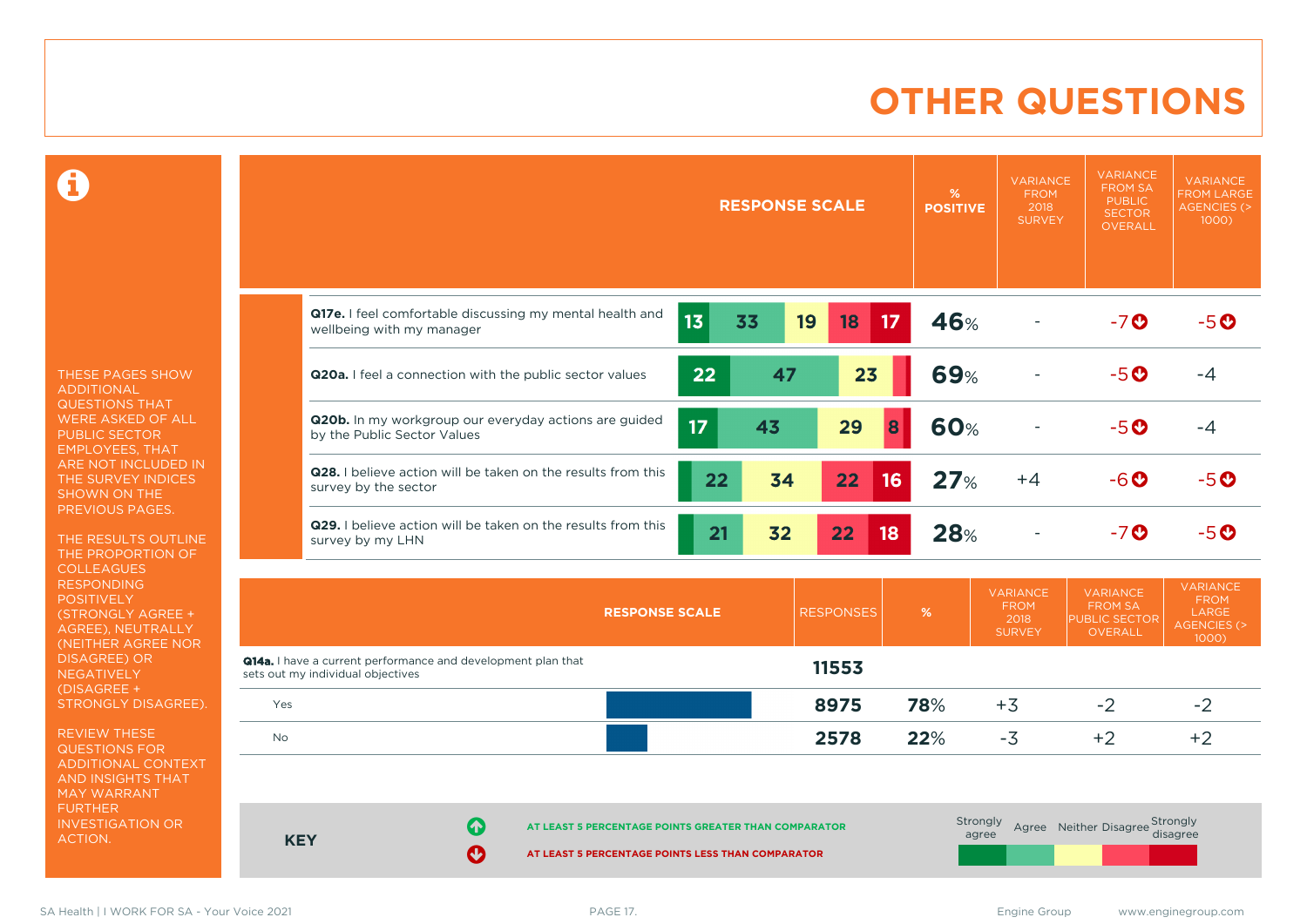#### **COVID-19**

 $\mathbf \Theta$ 

THE 2021 SURVEY ASKED QUESTIONS ABOUT HOW **EFFECTIVELY** AGENCIES MANAGED THE CHANGES REQUIRED AS A RESULT OF COVID-19.

REVIEW THE RESULTS AND IDENTIFY SPECIFIC AREAS OF ACTION THAT MAY BE REQUIRED AS A RESULT - WHAT DO YOU NEED TO FOCUS ON FOR IMPROVEMENT?

REFLECT ON THIS INFORMATION TO UNDERSTAND HOW EMPLOYEES FEEL YOUR LHN WAS ABLE TO RAPIDLY ADAPT TO THE COVID-19 SITUATION. THIS CAN BE USED TO INFORM FUTURE ACTIONS REQUIRED WHEN OUR **EXTERNAL CIRCUMSTANCES** CHANGE.

|            |                                                                                                                                                                           |    | <b>RESPONSE SCALE</b> |                      | $\%$<br><b>POSITIVE</b> | <b>VARIANCE</b><br><b>FROM</b><br>2018<br><b>SURVEY</b> | <b>VARIANCE</b><br><b>FROM SA</b><br><b>PUBLIC</b><br><b>SECTOR</b><br><b>OVERALL</b> | <b>VARIANCE</b><br><b>FROM LARGE</b><br><b>AGENCIES (&gt;</b><br>1000)    |
|------------|---------------------------------------------------------------------------------------------------------------------------------------------------------------------------|----|-----------------------|----------------------|-------------------------|---------------------------------------------------------|---------------------------------------------------------------------------------------|---------------------------------------------------------------------------|
|            | Q18a. I believe my LHN provided sufficient resources and                                                                                                                  |    |                       |                      |                         |                                                         |                                                                                       |                                                                           |
|            | arrangements to help me feel safe (e.g. physical distancing<br>measures, working from home arrangements, face masks, hand<br>sanitiser)                                   | 23 | 50                    | 13<br>$\overline{9}$ | 72%                     |                                                         | $-4$                                                                                  | $-3$                                                                      |
|            | Q18b. My manager provided me with sufficient direction<br>about my priorities                                                                                             | 19 | 48                    | 20<br>9              | <b>66%</b>              |                                                         | $-6o$                                                                                 | $-5o$                                                                     |
|            | <b>Q18c.</b> I was satisfied with the communications I received<br>from senior managers about changes impacting my work                                                   | 17 | 43                    | 19<br>$13$ 9         | 60%                     |                                                         | $-6o$                                                                                 | $-5o$                                                                     |
|            | Q18d. During this time, I felt that my manager cared about my<br>wellbeing (if you have more than one manager, consider the<br>manager who you report to most frequently) | 22 | 42                    | 18<br>108            | 65%                     |                                                         | $-6$ $O$                                                                              | $-5o$                                                                     |
|            | Q18e. I felt that my workgroup went the extra mile to<br>support each other                                                                                               | 29 | 43                    | 18                   | <b>72%</b>              |                                                         | $-2$                                                                                  | $-2$                                                                      |
|            | <b>RESPONSE SCALE</b>                                                                                                                                                     |    |                       | <b>RESPONSES</b>     | %                       | <b>VARIANCE</b><br><b>FROM</b><br>2018<br><b>SURVEY</b> | <b>VARIANCE</b><br><b>FROM SA</b><br>PUBLIC SECTOR<br><b>OVERALL</b>                  | <b>VARIANCE</b><br><b>FROM</b><br>LARGE<br><b>AGENCIES (&gt;</b><br>1000) |
|            | <b>Q18f.</b> Were you mobilised to another LHN or another role within<br>your LHN because of COVID-19 requirements?                                                       |    |                       | 11877                |                         |                                                         |                                                                                       |                                                                           |
| Yes        |                                                                                                                                                                           |    |                       | 991                  | 8%                      |                                                         | $\circ$                                                                               | $-1$                                                                      |
| <b>No</b>  |                                                                                                                                                                           |    |                       | 10502                | 88%                     | $\overline{\phantom{0}}$                                | $\circ$                                                                               | $\circ$                                                                   |
| Not sure   |                                                                                                                                                                           |    |                       | 384                  | 3%                      | ÷                                                       | $\circ$                                                                               | $\circ$                                                                   |
| <b>KEY</b> | 61<br>AT LEAST 5 PERCENTAGE POINTS GREATER THAN COMPARATOR<br>Ø<br>AT LEAST 5 PERCENTAGE POINTS LESS THAN COMPARATOR                                                      |    |                       |                      | Strongly                | agree                                                   | Agree Neither Disagree Strongly                                                       | disagree                                                                  |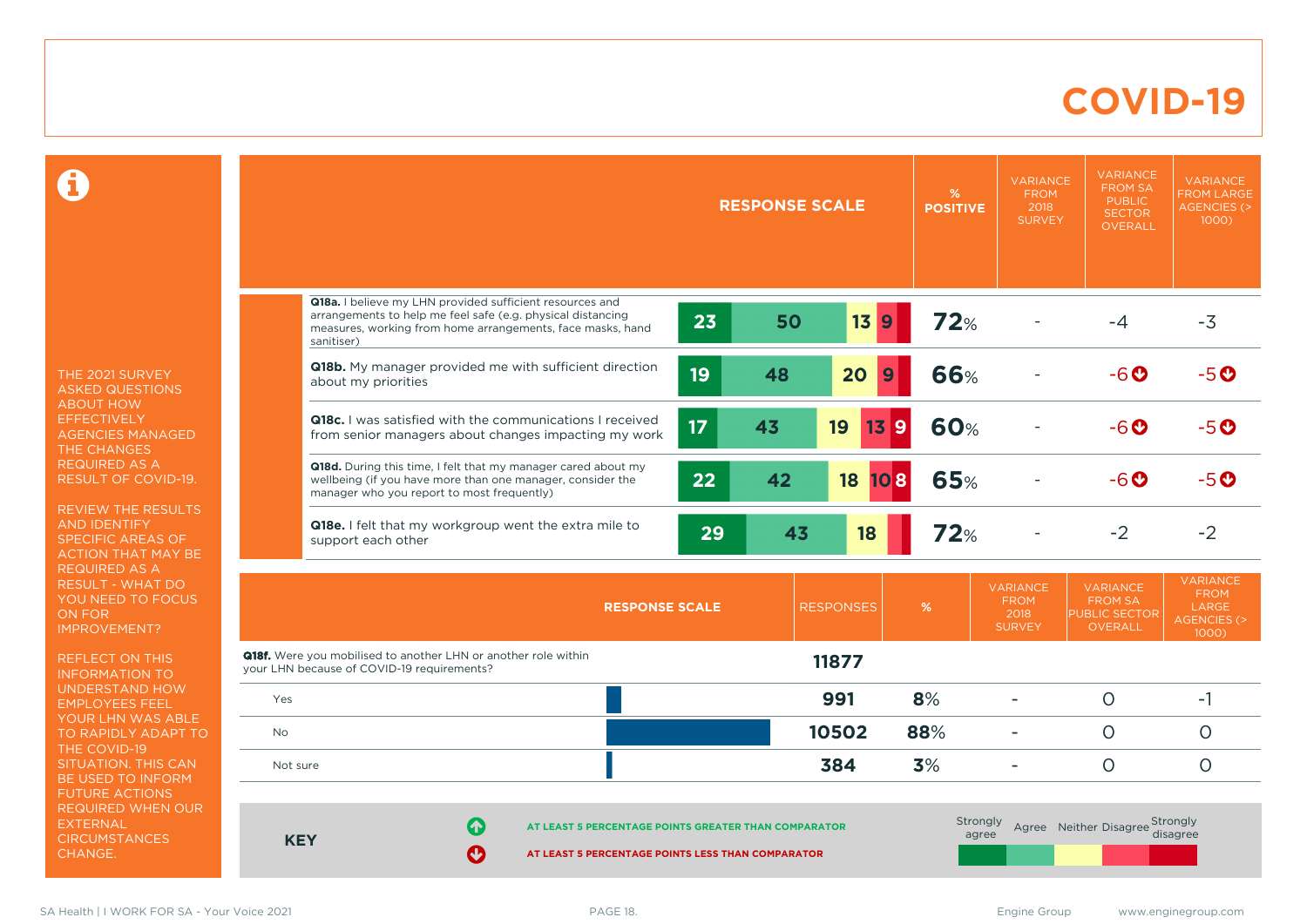0

THESE QUESTIONS GIVE YOU VALUABLE INSIGHT INTO THE REASONS YOUR EMPLOYEES JOINED THE PUBLIC SECTOR, AND THEIR REASONS FOR WANTING TO STAY OR LEAVE.

WHAT DOES THIS TELL YOU ABOUT YOUR CURRENT EMPLOYEE VALUE PROPOSITION?

IS THERE ROOM FOR IMPROVEMENT?

|                                                                                                       | <b>RESPONSE SCALE</b> | <b>RESPONSES</b> | %   | <b>VARIANCE</b><br><b>FROM</b><br>2018<br><b>SURVEY</b> | <b>VARIANCE</b><br><b>FROM SA</b><br><b>PUBLIC SECTOR</b><br>OVERALL | <b>VARIANCE</b><br><b>FROM</b><br>LARGE<br><b>AGENCIES (&gt;</b><br>$1000$ ) |
|-------------------------------------------------------------------------------------------------------|-----------------------|------------------|-----|---------------------------------------------------------|----------------------------------------------------------------------|------------------------------------------------------------------------------|
| <b>Q21.</b> Which of the following describes why you joined the public<br>sector? [Multiple Response] |                       | 38028            |     |                                                         |                                                                      |                                                                              |
| Type of work offered                                                                                  |                       | 7604             | 20% | $+20$                                                   | $-1$                                                                 | $-1$                                                                         |
| Job security and stability                                                                            |                       | 7349             | 19% | $+3$                                                    | $\circ$                                                              | $-1$                                                                         |
| Service to the general public                                                                         |                       | 6266             | 16% | $+16$ <sup>O</sup>                                      | $+1$                                                                 | $+1$                                                                         |
| T The work aligned with my job skills/experience                                                      |                       | 7444             | 20% | $+3$                                                    | $\circ$                                                              | $\circ$                                                                      |
| The department I work for                                                                             |                       | 2315             | 6%  | $-8o$                                                   | $\circ$                                                              | $\circ$                                                                      |
| Geographical location                                                                                 |                       | 3315             | 9%  | $-9O$                                                   | $+2$                                                                 | $+2$                                                                         |
| Remuneration                                                                                          |                       | 1799             | 5%  | $-4$                                                    | $\circ$                                                              | $\circ$                                                                      |
| Workplace culture                                                                                     |                       | 1435             | 4%  | $\circ$                                                 | $\circ$                                                              | $\circ$                                                                      |
| Other                                                                                                 |                       | 501              | 1%  | $\circ$                                                 | $\circ$                                                              | $\circ$                                                                      |
| <b>Q22.</b> Which of the following statements best reflect your<br>working life intentions?           |                       | 11636            |     |                                                         |                                                                      |                                                                              |
| I want to stay in my LHN long-term                                                                    |                       | 8642             | 74% |                                                         | $-2$                                                                 | $-3$                                                                         |
| I want to leave my LHN but stay in the public sector                                                  |                       | 2037             | 18% |                                                         | $+1$                                                                 | $+2$                                                                         |
| I want to leave the public sector                                                                     |                       | 957              | 8%  |                                                         | $+1$                                                                 | $+1$                                                                         |

**KEY** 

**TEXT CHANGE SINCE 2018 SURVEY**

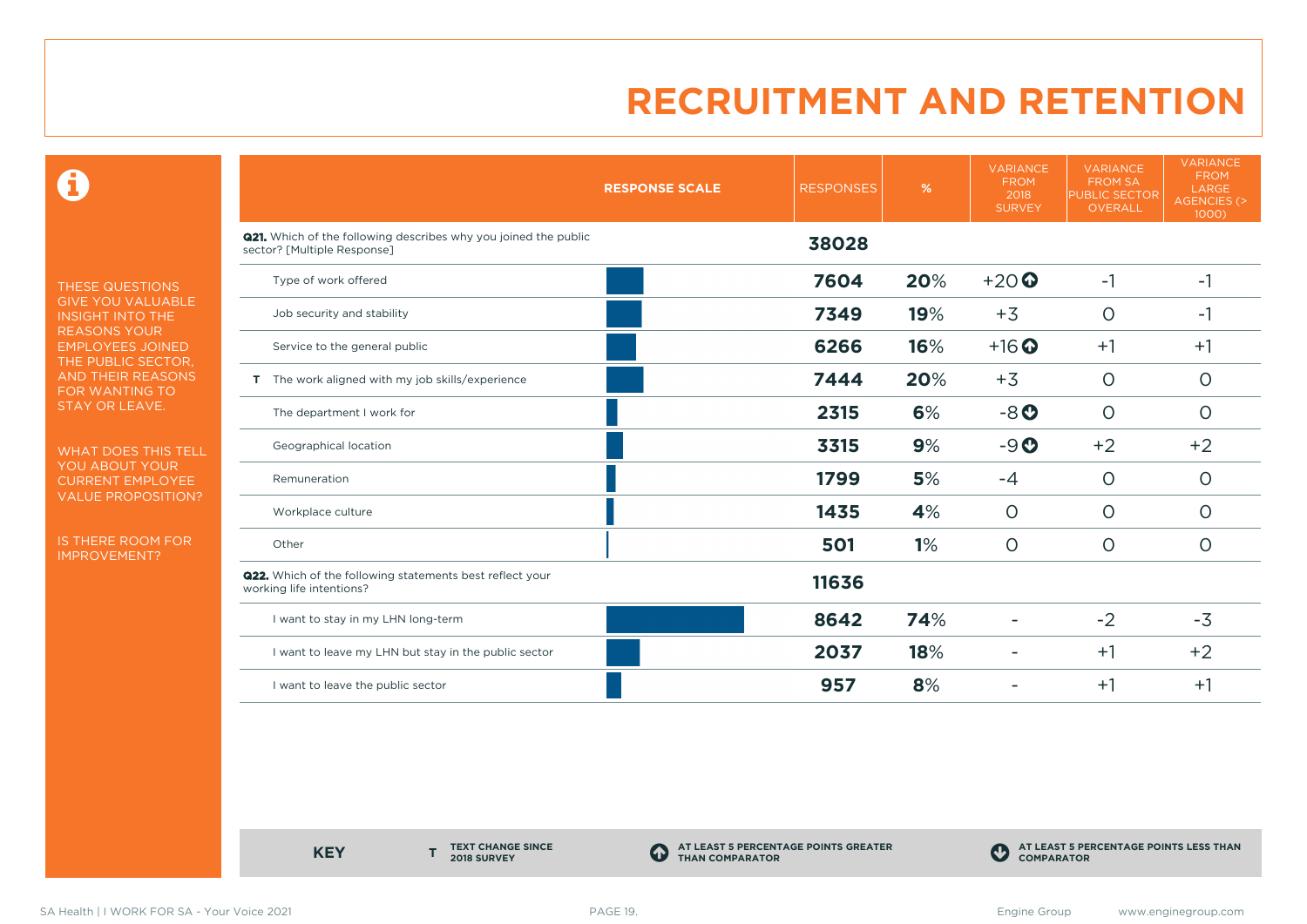$\mathbf \Omega$ 

THESE QUESTIONS GIVE YOU VALUABLE INSIGHT INTO THE REASONS YOUR EMPLOYEES JOINED THE PUBLIC SECTOR, AND THEIR REASONS FOR WANTING TO STAY OR LEAVE.

WHAT DOES THIS TELL YOU ABOUT YOUR CURRENT EMPLOYEE VALUE PROPOSITION?

IS THERE ROOM FOR IMPROVEMENT?

|                                                                                                 | <b>RESPONSE SCALE</b> | <b>RESPONSES</b> | %   | <b>VARIANCE</b><br><b>FROM</b><br>2018<br><b>SURVEY</b> | <b>VARIANCE</b><br><b>FROM SA</b><br><b>PUBLIC SECTOR</b><br>OVERALL | <b>VARIANCE</b><br><b>FROM</b><br>LARGE<br>AGENCIES (><br>1000) |
|-------------------------------------------------------------------------------------------------|-----------------------|------------------|-----|---------------------------------------------------------|----------------------------------------------------------------------|-----------------------------------------------------------------|
| Q23a. Which of the following describes your reasons for<br>wanting to stay? [Multiple Response] |                       | 41928            |     |                                                         |                                                                      |                                                                 |
| Long term career progression                                                                    |                       | 2844             | 7%  |                                                         | $\circ$                                                              | $-1$                                                            |
| Type of work offered                                                                            |                       | 4997             | 12% |                                                         | $-1$                                                                 | -1                                                              |
| <b>Employment conditions</b>                                                                    |                       | 3733             | 9%  |                                                         | $-1$                                                                 | $-1$                                                            |
| Job security and stability                                                                      |                       | 5900             | 14% |                                                         | $+1$                                                                 | $\circ$                                                         |
| Service to the general public                                                                   |                       | 4832             | 12% |                                                         | $+1$                                                                 | $+1$                                                            |
| The work aligns with my job skills/experience                                                   |                       | 5685             | 14% |                                                         | $\circ$                                                              | $\circ$                                                         |
| The department I work for                                                                       |                       | 3138             | 7%  |                                                         | $+1$                                                                 | $+1$                                                            |
| Geographical location                                                                           |                       | 2974             | 7%  |                                                         | $+1$                                                                 | $+1$                                                            |
| Remuneration                                                                                    |                       | 1729             | 4%  |                                                         | $\circ$                                                              | $-1$                                                            |
| Workplace culture                                                                               |                       | 1892             | 5%  | ۰                                                       | $-1$                                                                 | $\circ$                                                         |
| Confidence in immediate manager                                                                 |                       | 2740             | 7%  |                                                         | $\circ$                                                              | 0                                                               |
| Confidence in senior management                                                                 |                       | 1105             | 3%  |                                                         | $-1$                                                                 | $\circ$                                                         |
| Other                                                                                           |                       | 359              | 1%  |                                                         | $\circ$                                                              | $\circ$                                                         |

**KEY C** 

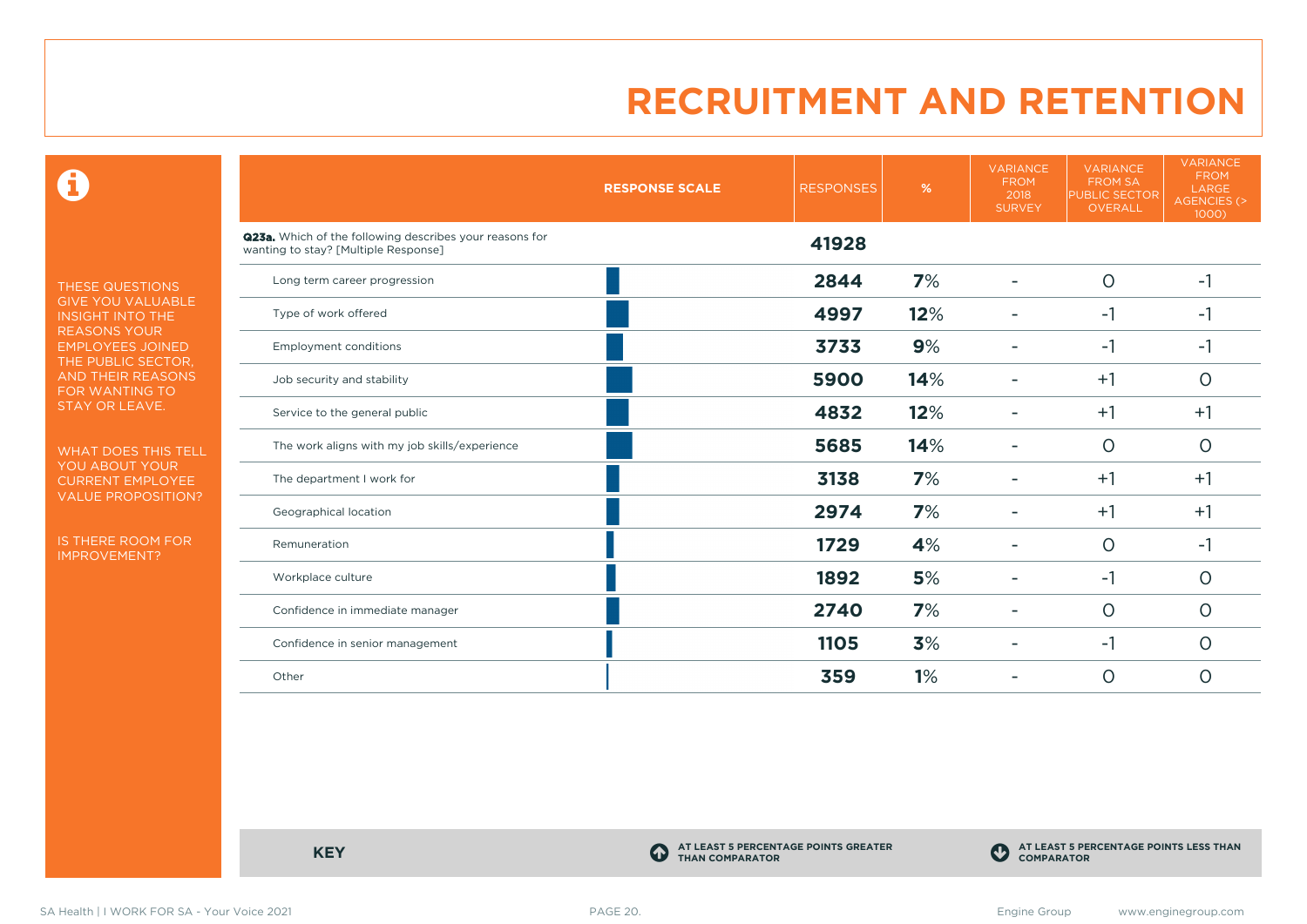0

THESE QUESTIONS GIVE YOU VALUABLE INSIGHT INTO THE REASONS YOUR EMPLOYEES JOINED THE PUBLIC SECTOR, AND THEIR REASONS FOR WANTING TO STAY OR LEAVE.

WHAT DOES THIS TELL YOU ABOUT YOUR CURRENT EMPLOYEE VALUE PROPOSITION?

IS THERE ROOM FOR IMPROVEMENT?

|                                                                                 | <b>RESPONSE SCALE</b> | <b>RESPONSES</b> | %   | <b>VARIANCE</b><br><b>FROM</b><br>2018<br><b>SURVEY</b> | <b>VARIANCE</b><br><b>FROM SA</b><br><b>PUBLIC SECTOR</b><br><b>OVERALL</b> | <b>VARIANCE</b><br><b>FROM</b><br>LARGE<br>AGENCIES (><br>1000) |
|---------------------------------------------------------------------------------|-----------------------|------------------|-----|---------------------------------------------------------|-----------------------------------------------------------------------------|-----------------------------------------------------------------|
| <b>Q23b.</b> Which of the following best describes when you intend to<br>leave? |                       | 2959             |     |                                                         |                                                                             |                                                                 |
| I want to leave within 12 months                                                |                       | 1173             | 40% | $\overline{\phantom{a}}$                                |                                                                             | $+1$                                                            |
| want to leave within 1-2 years                                                  |                       | 757              | 26% | $\overline{\phantom{a}}$                                | ÷.                                                                          | $\sim$                                                          |
| I want to leave within 2-5 years                                                |                       | 712              | 24% | ۰                                                       |                                                                             |                                                                 |
| I want to leave within 5+ years                                                 |                       | 317              | 11% | ۰                                                       | $+1$                                                                        |                                                                 |

**KEY C** 

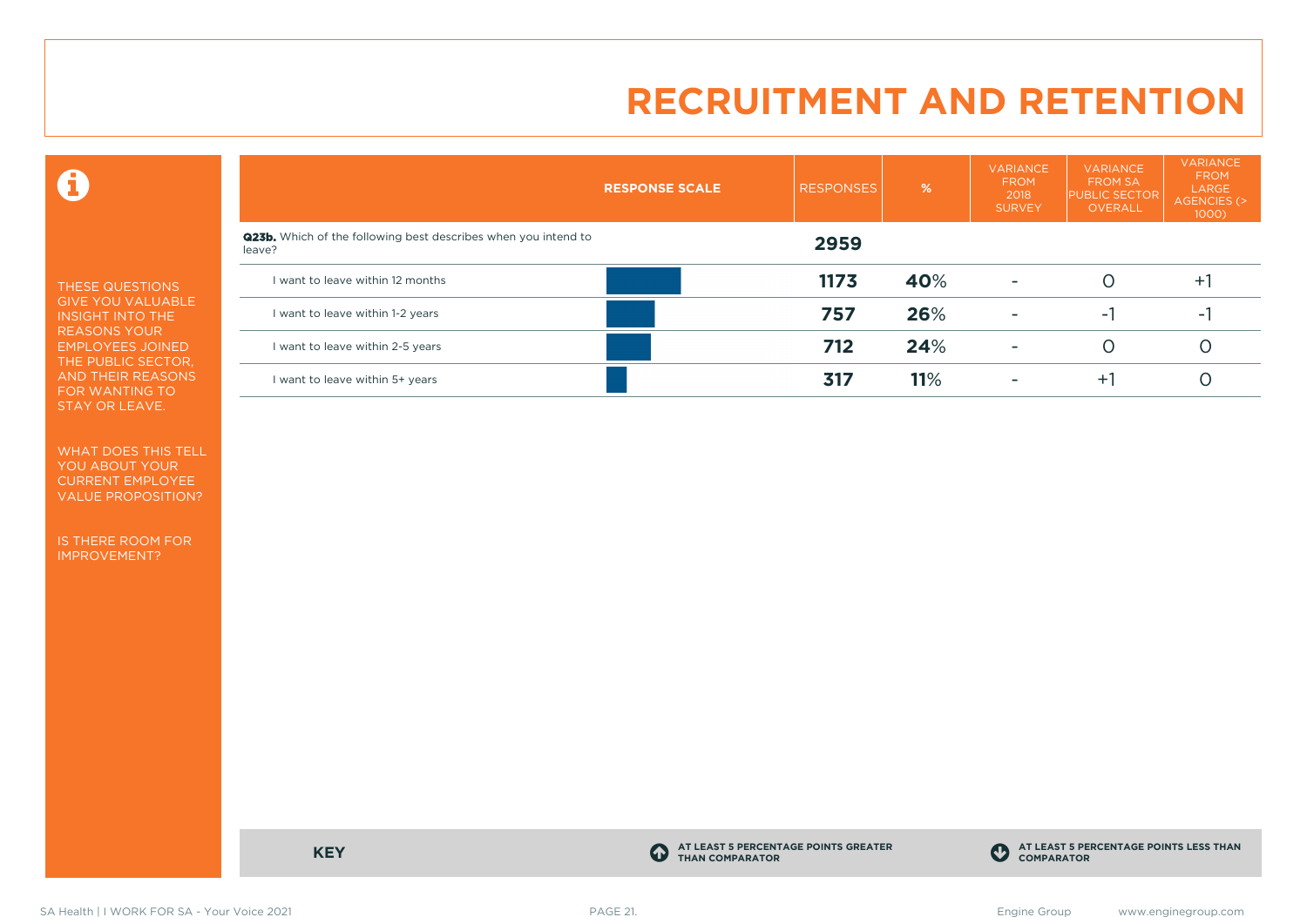0

THESE QUESTIONS GIVE YOU VALUABLE INSIGHT INTO THE REASONS YOUR EMPLOYEES JOINED THE PUBLIC SECTOR, AND THEIR REASONS FOR WANTING TO STAY OR LEAVE.

WHAT DOES THIS TELL YOU ABOUT YOUR CURRENT EMPLOYEE VALUE PROPOSITION?

IS THERE ROOM FOR IMPROVEMENT?

|                                                                                                 | <b>RESPONSE SCALE</b> | <b>RESPONSES</b> | %   | <b>VARIANCE</b><br><b>FROM</b><br>2018<br><b>SURVEY</b> | <b>VARIANCE</b><br><b>FROM SA</b><br><b>PUBLIC SECTOR</b><br>OVERALL | <b>VARIANCE</b><br><b>FROM</b><br>LARGE<br><b>AGENCIES (&gt;</b><br>1000) |
|-------------------------------------------------------------------------------------------------|-----------------------|------------------|-----|---------------------------------------------------------|----------------------------------------------------------------------|---------------------------------------------------------------------------|
| Q23c. Which of the following describe your reasons for wanting<br>to leave? [Multiple Response] |                       | 13201            |     |                                                         |                                                                      |                                                                           |
| T There is a lack of future career opportunities                                                |                       | 1260             | 10% | $-11$                                                   | $-2$                                                                 | -1                                                                        |
| I want to try a different type of work or I am seeking a<br>career change                       |                       | 742              | 6%  | $-2$                                                    | $-2$                                                                 | -1                                                                        |
| I am not fulfilled by the role I am in                                                          |                       | 1157             | 9%  | $+9$ <sup><math>\odot</math></sup>                      | $\Omega$                                                             | $\Omega$                                                                  |
| T My expectations have not been met                                                             |                       | 756              | 6%  | $-5o$                                                   | $\circ$                                                              | $\circ$                                                                   |
| I am pursuing the next phase in my life/career journey                                          |                       | 1002             | 8%  | $+8$ <sup>O</sup>                                       | $-1$                                                                 | -1                                                                        |
| My workload is not manageable                                                                   |                       | 1047             | 8%  | $+8$ <sup>O</sup>                                       | $+1$                                                                 | $+1$                                                                      |
| I am not satisfied with my employment conditions                                                |                       | 959              | 7%  | $+7$ <sup>O</sup>                                       | $+1$                                                                 | $+1$                                                                      |
| The work does not fully utilise my skills and abilities                                         |                       | 979              | 7%  | $+7$                                                    | $-1$                                                                 | O                                                                         |
| I do not like the workplace culture                                                             |                       | 1273             | 10% | -1                                                      | $+1$                                                                 | O                                                                         |
| There is a lack of job security                                                                 |                       | 338              | 3%  | $+3$                                                    | -1                                                                   | O                                                                         |
| I lack confidence in senior managers                                                            |                       | 1399             | 11% | $+11$ <sup>O</sup>                                      | $+1$                                                                 | $+1$                                                                      |
| I am not satisfied with my current manager                                                      |                       | 808              | 6%  | $+6$ <sup>O</sup>                                       | $+1$                                                                 | O                                                                         |
| Experiences of bullying, harassment or discrimination                                           |                       | 971              | 7%  | $+7$ $\odot$                                            | $+1$                                                                 | $+1$                                                                      |
| Other                                                                                           |                       | <b>510</b>       | 4%  | $+4$                                                    | $\circ$                                                              | O                                                                         |

**KEY** 

**TEXT CHANGE SINCE 2018 SURVEY**

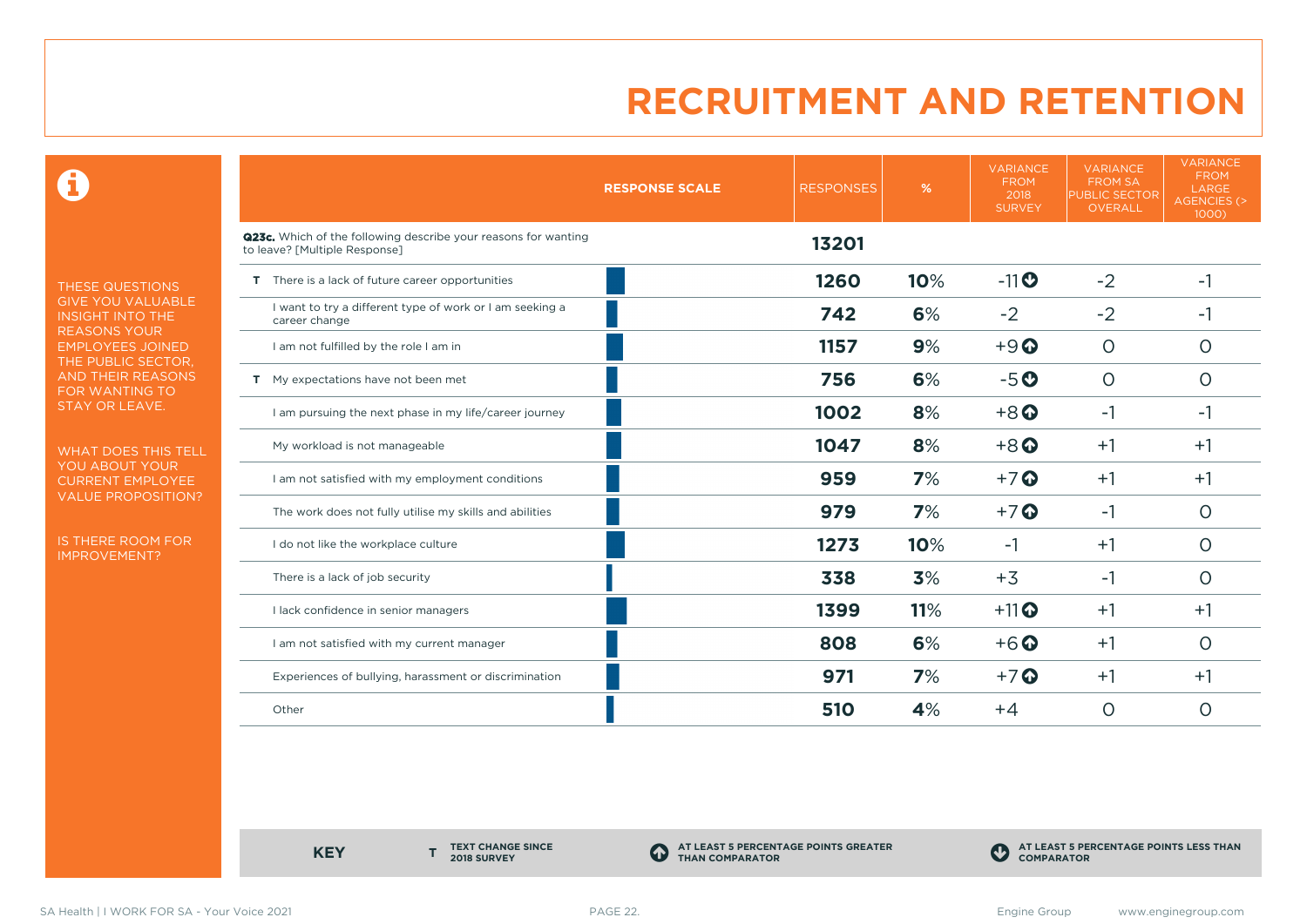$\mathbf \Omega$ 

THESE RESULTS GIVE YOU INSIGHT INTO THE EXTENT TO WHICH BULLYING AND HARASSMENT HAVE BEEN EXPERIENCED OR OBSERVED IN YOUR LHN / TEAM.

WHAT ACTION DO YOU NEED TO TAKE IN RESPONSE TO THESE RESULTS?

| Q24. During the last 12 months, have you witnessed harassment<br>11684<br>(including sexual harassment) or bullying in your current<br>workplace?<br>$+10$ <sup>O</sup><br>$+9$ $\odot$<br>4583<br>39%<br>$-9O$<br>Yes<br>51%<br>$-10$<br>5952<br>$+9$ <sup><math>\odot</math></sup><br>$-11$ <sup>O</sup><br>No<br>1149<br>10%<br>$\circ$<br>$+1$<br>$+1$<br>Not sure<br><b>Q24a.</b> What did you do in response to the bullying and<br>9923<br>harassment you witnessed? [Multiple Response]<br>327<br>3%<br>$\circ$<br>$\circ$<br>Submitted a report through the LHN's formal WHS system<br>$\overline{\phantom{0}}$<br>12%<br>1171<br>$+1$<br>$+1$<br>Approached the person and asked them to stop<br>24%<br>2358<br>$+1$<br>$+1$<br>Approached the victim and offered support<br>505<br>5%<br>$\circ$<br>$\circ$<br>Took leave<br>۰<br>215<br>2%<br>$\circ$<br>$\circ$<br>Left the role/team/LHN<br>$\overline{\phantom{0}}$<br>1507<br>$\circ$<br>$\circ$<br>15%<br>Sought support from a colleague<br>۰<br>1663<br>17%<br>$+1$<br>$\circ$<br>Sought support from a manager<br>$\overline{\phantom{a}}$<br>Accessed counselling through the LHN's Employee<br>388<br>4%<br>$-1$<br>$-1$<br>۰<br>Assistance Program<br>385<br>4%<br>$\circ$<br>$\circ$<br>Accessed professional help<br>398<br>4%<br>$-1$<br>$-1$<br>Lodged a grievance or complaint<br>$\blacksquare$<br>593<br>6%<br>$\circ$<br>$\circ$<br>Nothing<br>$\blacksquare$<br>413<br>4%<br>$\circ$<br>$\circ$<br>Other<br>۰ | <b>RESPONSE SCALE</b> | <b>RESPONSES</b> | % | <b>VARIANCE</b><br><b>FROM</b><br>2018<br><b>SURVEY</b> | <b>VARIANCE</b><br><b>FROM SA</b><br><b>PUBLIC SECTOR</b><br>OVERALL | <b>VARIANCE</b><br><b>FROM</b><br>LARGE<br>AGENCIES (><br>1000) |
|-----------------------------------------------------------------------------------------------------------------------------------------------------------------------------------------------------------------------------------------------------------------------------------------------------------------------------------------------------------------------------------------------------------------------------------------------------------------------------------------------------------------------------------------------------------------------------------------------------------------------------------------------------------------------------------------------------------------------------------------------------------------------------------------------------------------------------------------------------------------------------------------------------------------------------------------------------------------------------------------------------------------------------------------------------------------------------------------------------------------------------------------------------------------------------------------------------------------------------------------------------------------------------------------------------------------------------------------------------------------------------------------------------------------------------------------------------------------------------------------------|-----------------------|------------------|---|---------------------------------------------------------|----------------------------------------------------------------------|-----------------------------------------------------------------|
|                                                                                                                                                                                                                                                                                                                                                                                                                                                                                                                                                                                                                                                                                                                                                                                                                                                                                                                                                                                                                                                                                                                                                                                                                                                                                                                                                                                                                                                                                               |                       |                  |   |                                                         |                                                                      |                                                                 |
|                                                                                                                                                                                                                                                                                                                                                                                                                                                                                                                                                                                                                                                                                                                                                                                                                                                                                                                                                                                                                                                                                                                                                                                                                                                                                                                                                                                                                                                                                               |                       |                  |   |                                                         |                                                                      |                                                                 |
|                                                                                                                                                                                                                                                                                                                                                                                                                                                                                                                                                                                                                                                                                                                                                                                                                                                                                                                                                                                                                                                                                                                                                                                                                                                                                                                                                                                                                                                                                               |                       |                  |   |                                                         |                                                                      |                                                                 |
|                                                                                                                                                                                                                                                                                                                                                                                                                                                                                                                                                                                                                                                                                                                                                                                                                                                                                                                                                                                                                                                                                                                                                                                                                                                                                                                                                                                                                                                                                               |                       |                  |   |                                                         |                                                                      |                                                                 |
|                                                                                                                                                                                                                                                                                                                                                                                                                                                                                                                                                                                                                                                                                                                                                                                                                                                                                                                                                                                                                                                                                                                                                                                                                                                                                                                                                                                                                                                                                               |                       |                  |   |                                                         |                                                                      |                                                                 |
|                                                                                                                                                                                                                                                                                                                                                                                                                                                                                                                                                                                                                                                                                                                                                                                                                                                                                                                                                                                                                                                                                                                                                                                                                                                                                                                                                                                                                                                                                               |                       |                  |   |                                                         |                                                                      |                                                                 |
|                                                                                                                                                                                                                                                                                                                                                                                                                                                                                                                                                                                                                                                                                                                                                                                                                                                                                                                                                                                                                                                                                                                                                                                                                                                                                                                                                                                                                                                                                               |                       |                  |   |                                                         |                                                                      |                                                                 |
|                                                                                                                                                                                                                                                                                                                                                                                                                                                                                                                                                                                                                                                                                                                                                                                                                                                                                                                                                                                                                                                                                                                                                                                                                                                                                                                                                                                                                                                                                               |                       |                  |   |                                                         |                                                                      |                                                                 |
|                                                                                                                                                                                                                                                                                                                                                                                                                                                                                                                                                                                                                                                                                                                                                                                                                                                                                                                                                                                                                                                                                                                                                                                                                                                                                                                                                                                                                                                                                               |                       |                  |   |                                                         |                                                                      |                                                                 |
|                                                                                                                                                                                                                                                                                                                                                                                                                                                                                                                                                                                                                                                                                                                                                                                                                                                                                                                                                                                                                                                                                                                                                                                                                                                                                                                                                                                                                                                                                               |                       |                  |   |                                                         |                                                                      |                                                                 |
|                                                                                                                                                                                                                                                                                                                                                                                                                                                                                                                                                                                                                                                                                                                                                                                                                                                                                                                                                                                                                                                                                                                                                                                                                                                                                                                                                                                                                                                                                               |                       |                  |   |                                                         |                                                                      |                                                                 |
|                                                                                                                                                                                                                                                                                                                                                                                                                                                                                                                                                                                                                                                                                                                                                                                                                                                                                                                                                                                                                                                                                                                                                                                                                                                                                                                                                                                                                                                                                               |                       |                  |   |                                                         |                                                                      |                                                                 |
|                                                                                                                                                                                                                                                                                                                                                                                                                                                                                                                                                                                                                                                                                                                                                                                                                                                                                                                                                                                                                                                                                                                                                                                                                                                                                                                                                                                                                                                                                               |                       |                  |   |                                                         |                                                                      |                                                                 |
|                                                                                                                                                                                                                                                                                                                                                                                                                                                                                                                                                                                                                                                                                                                                                                                                                                                                                                                                                                                                                                                                                                                                                                                                                                                                                                                                                                                                                                                                                               |                       |                  |   |                                                         |                                                                      |                                                                 |
|                                                                                                                                                                                                                                                                                                                                                                                                                                                                                                                                                                                                                                                                                                                                                                                                                                                                                                                                                                                                                                                                                                                                                                                                                                                                                                                                                                                                                                                                                               |                       |                  |   |                                                         |                                                                      |                                                                 |
|                                                                                                                                                                                                                                                                                                                                                                                                                                                                                                                                                                                                                                                                                                                                                                                                                                                                                                                                                                                                                                                                                                                                                                                                                                                                                                                                                                                                                                                                                               |                       |                  |   |                                                         |                                                                      |                                                                 |
|                                                                                                                                                                                                                                                                                                                                                                                                                                                                                                                                                                                                                                                                                                                                                                                                                                                                                                                                                                                                                                                                                                                                                                                                                                                                                                                                                                                                                                                                                               |                       |                  |   |                                                         |                                                                      |                                                                 |

**KEY C** 

**AT LEAST 5 PERCENTAGE POINTS GREATER THAN COMPARATOR**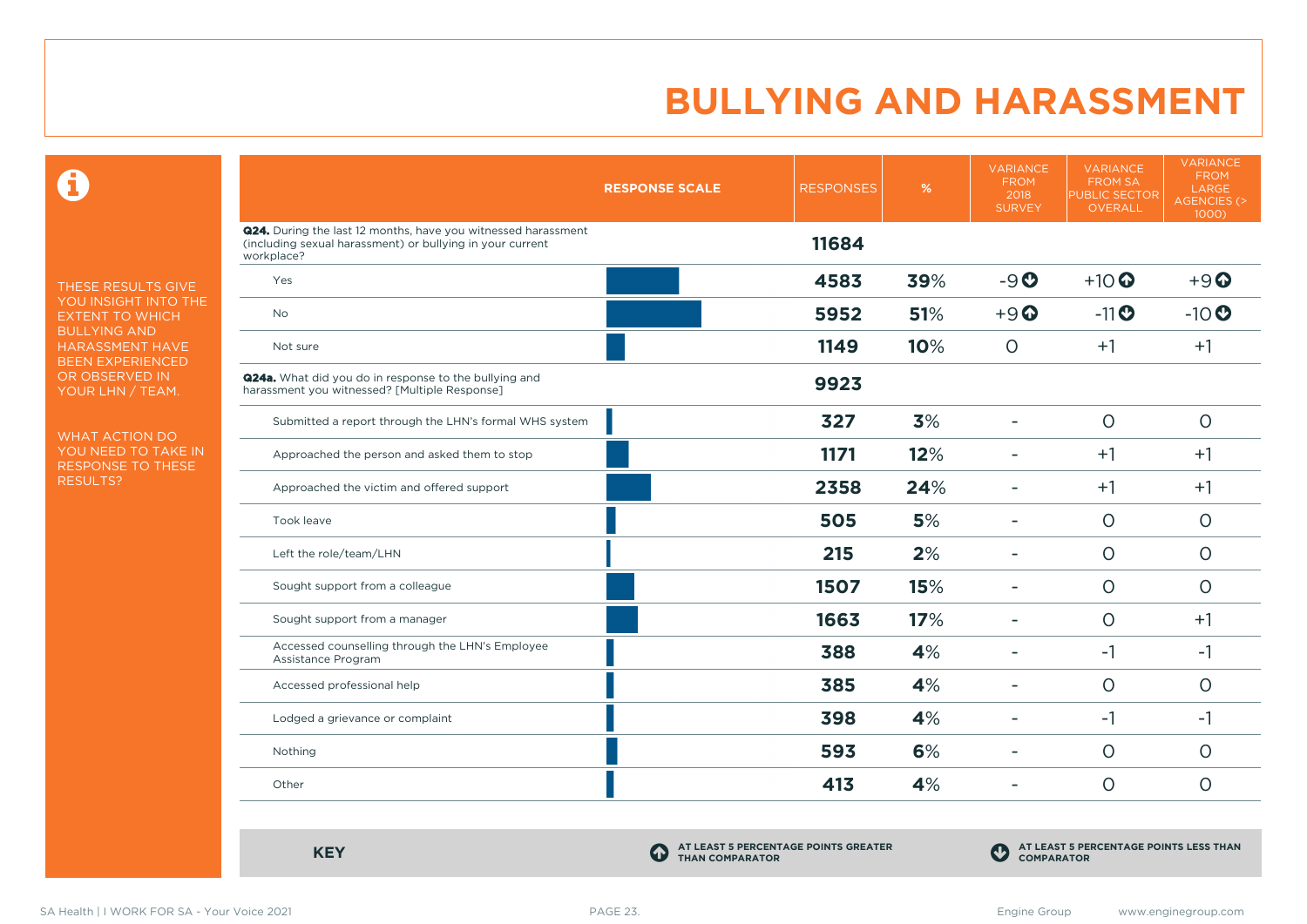0

THESE RESULTS GIVE YOU INSIGHT INTO THE EXTENT TO WHICH BULLYING AND HARASSMENT HAVE BEEN EXPERIENCED OR OBSERVED IN YOUR LHN / TEAM.

WHAT ACTION DO YOU NEED TO TAKE IN RESPONSE TO THESE RESULTS?

|                                                                                                                                                         | <b>RESPONSE SCALE</b> | <b>RESPONSES</b> | %   | <b>VARIANCE</b><br><b>FROM</b><br>2018<br><b>SURVEY</b> | <b>VARIANCE</b><br><b>FROM SA</b><br><b>PUBLIC SECTOR</b><br><b>OVERALL</b> | <b>VARIANCE</b><br><b>FROM</b><br>LARGE<br><b>AGENCIES (&gt;</b><br>1000) |
|---------------------------------------------------------------------------------------------------------------------------------------------------------|-----------------------|------------------|-----|---------------------------------------------------------|-----------------------------------------------------------------------------|---------------------------------------------------------------------------|
| <b>Q25.</b> During the last 12 months, have you been subjected to<br>harassment (including sexual harassment) or bullying in your<br>current workplace? |                       | 11672            |     |                                                         |                                                                             |                                                                           |
| Yes                                                                                                                                                     |                       | 2750             | 24% | $-4$                                                    | $+6$ <sup>O</sup>                                                           | $+5$ <sup>O</sup>                                                         |
| <b>No</b>                                                                                                                                               |                       | 8126             | 70% | $+5$ <sup>O</sup>                                       | $-7o$                                                                       | $-6o$                                                                     |
| Not sure                                                                                                                                                |                       | 796              | 7%  | -1                                                      | $+1$                                                                        | $+1$                                                                      |
| <b>Q25a.</b> What type of harassment or bullying did you experience?<br>[Multiple Response]                                                             |                       | 5160             |     |                                                         |                                                                             |                                                                           |
| Physical behaviour (e.g. assault, aggressive body<br>T<br>language)                                                                                     |                       | 410              | 8%  | $+5$ <sup>O</sup>                                       | $\circ$                                                                     | $\circ$                                                                   |
| Sexual harassment                                                                                                                                       |                       | 139              | 3%  | $\circ$                                                 | $\Omega$                                                                    | $\circ$                                                                   |
| Cyberbullying (e.g. harassment via IT or the spreading of<br>gossip/materials intended to defame or humiliate)                                          |                       | 170              | 3%  | $\circ$                                                 | $\circ$                                                                     | $\circ$                                                                   |
| Verbal abuse (e.g. offensive language, derogatory<br>т<br>remarks, threats, shouting or screaming)                                                      |                       | 1559             | 30% | $+1$                                                    | $+2$                                                                        | $+2$                                                                      |
| 'Initiations' or pranks                                                                                                                                 |                       | 83               | 2%  | $\circ$                                                 | $\circ$                                                                     | $\circ$                                                                   |
| Interference with your personal property or work<br>equipment                                                                                           |                       | 172              | 3%  | $\circ$                                                 | $-1$                                                                        | $-1$                                                                      |
| Interference with work tasks (i.e. withholding needed<br>information, undermining or sabotage)                                                          |                       | 1234             | 24% | $-1$                                                    | $\circ$                                                                     | $\circ$                                                                   |
| Inappropriate and unfair application of work policies or<br>rules (e.g. perf mgmt, access to leave, access to L&D)                                      |                       | 909              | 18% | $-3$                                                    | $\Omega$                                                                    | -1                                                                        |
| Other                                                                                                                                                   |                       | 484              | 9%  | $-1$                                                    | O                                                                           | O                                                                         |

**KEY** 

**TEXT CHANGE SINCE 2018 SURVEY**

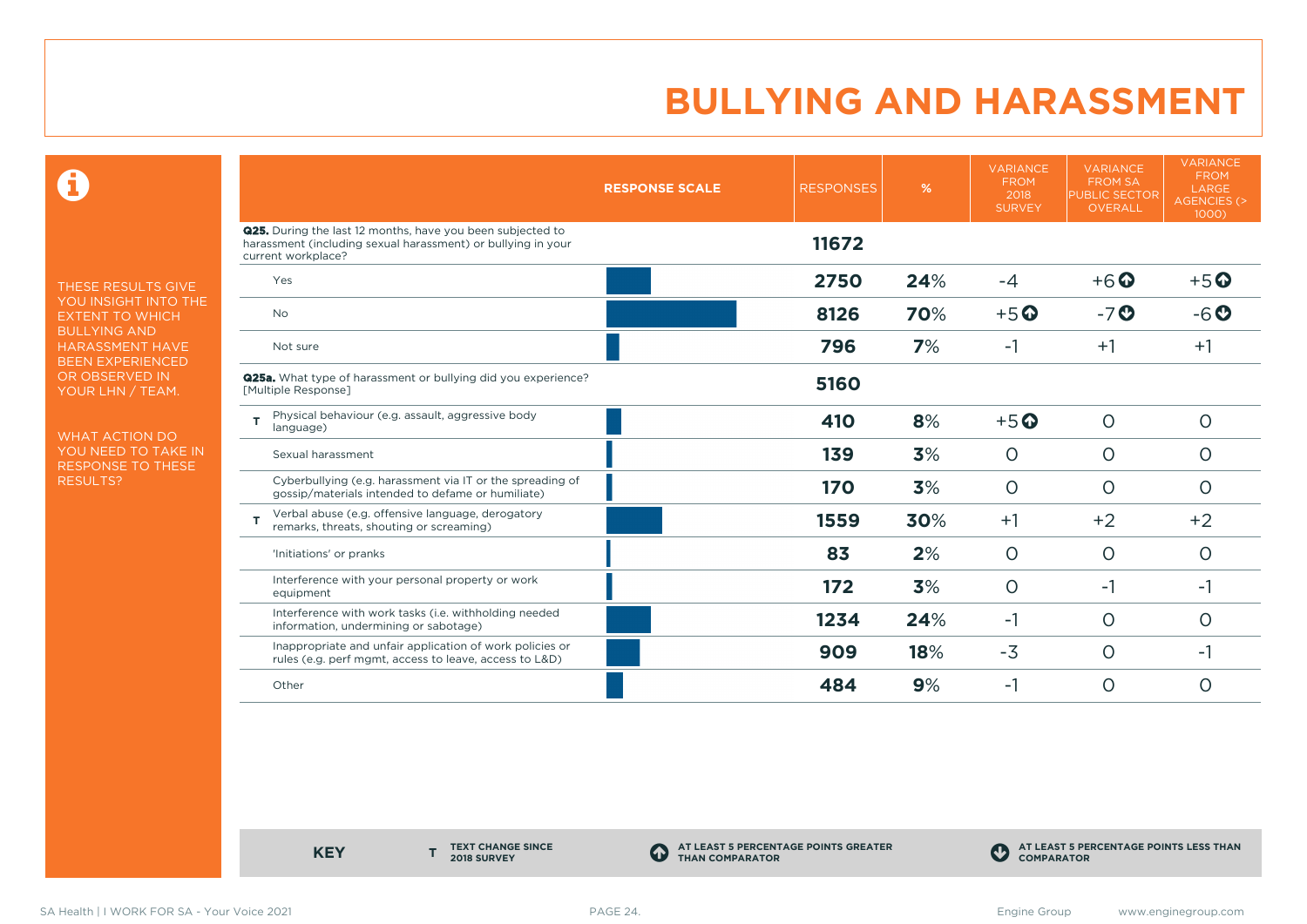$\mathbf \Omega$ 

THESE RESULTS GIVE YOU INSIGHT INTO THE EXTENT TO WHICH BULLYING AND HARASSMENT HAVE BEEN EXPERIENCED OR OBSERVED IN YOUR LHN / TEAM.

WHAT ACTION DO YOU NEED TO TAKE IN RESPONSE TO THESE RESULTS?

|                                                                                  | <b>RESPONSE SCALE</b> | <b>RESPONSES</b> | $\%$ | <b>VARIANCE</b><br><b>FROM</b><br>2018<br><b>SURVEY</b> | <b>VARIANCE</b><br><b>FROM SA</b><br><b>PUBLIC SECTOR</b><br><b>OVERALL</b> | <b>VARIANCE</b><br><b>FROM</b><br>LARGE<br><b>AGENCIES (&gt;</b><br>1000) |
|----------------------------------------------------------------------------------|-----------------------|------------------|------|---------------------------------------------------------|-----------------------------------------------------------------------------|---------------------------------------------------------------------------|
| Q25b. Who was responsible for the harassment or bullying?<br>[Multiple Response] |                       | 4384             |      |                                                         |                                                                             |                                                                           |
| Someone more junior than you                                                     |                       | 303              | 7%   | $-12$ <sup>O</sup>                                      | $\circ$                                                                     | $\circ$                                                                   |
| Client, customer or stakeholder                                                  |                       | 316              | 7%   | $-2$                                                    | $+1$                                                                        | $+1$                                                                      |
| Co-worker<br>Τ.                                                                  |                       | 1185             | 27%  | $+6$ <sup>O</sup>                                       | $+1$                                                                        | $\circ$                                                                   |
| A group of co-workers                                                            |                       | 324              | 7%   | $-24$                                                   | $-1$                                                                        | -1                                                                        |
| Contractor                                                                       |                       | 23               | 1%   | $\circ$                                                 | $\circ$                                                                     | $\circ$                                                                   |
| Consultant/service provider                                                      |                       | 96               | 2%   | $-5o$                                                   | $+1$                                                                        | $+1$                                                                      |
| Representative of another South Australian Public Sector<br><b>LHN</b>           |                       | 39               | 1%   | $-6o$                                                   | $\circ$                                                                     | $\circ$                                                                   |
| Your current manager                                                             |                       | 728              | 17%  | $+14$ $\odot$                                           | $\circ$                                                                     | $\circ$                                                                   |
| A previous manager                                                               |                       | 331              | 8%   | $+6$ $\odot$                                            | $-3$                                                                        | $-2$                                                                      |
| Someone more senior than you (other than your<br>manager)                        |                       | 992              | 23%  | $+22$                                                   | $+1$                                                                        | $+1$                                                                      |
| Minister or ministerial adviser                                                  |                       | 15               | 0%   | $\circ$                                                 | $\circ$                                                                     | $\circ$                                                                   |
| Unknown                                                                          |                       | 32               | 1%   | $+1$                                                    | $\circ$                                                                     | $\overline{O}$                                                            |

**KEY** 

**TEXT CHANGE SINCE 2018 SURVEY**

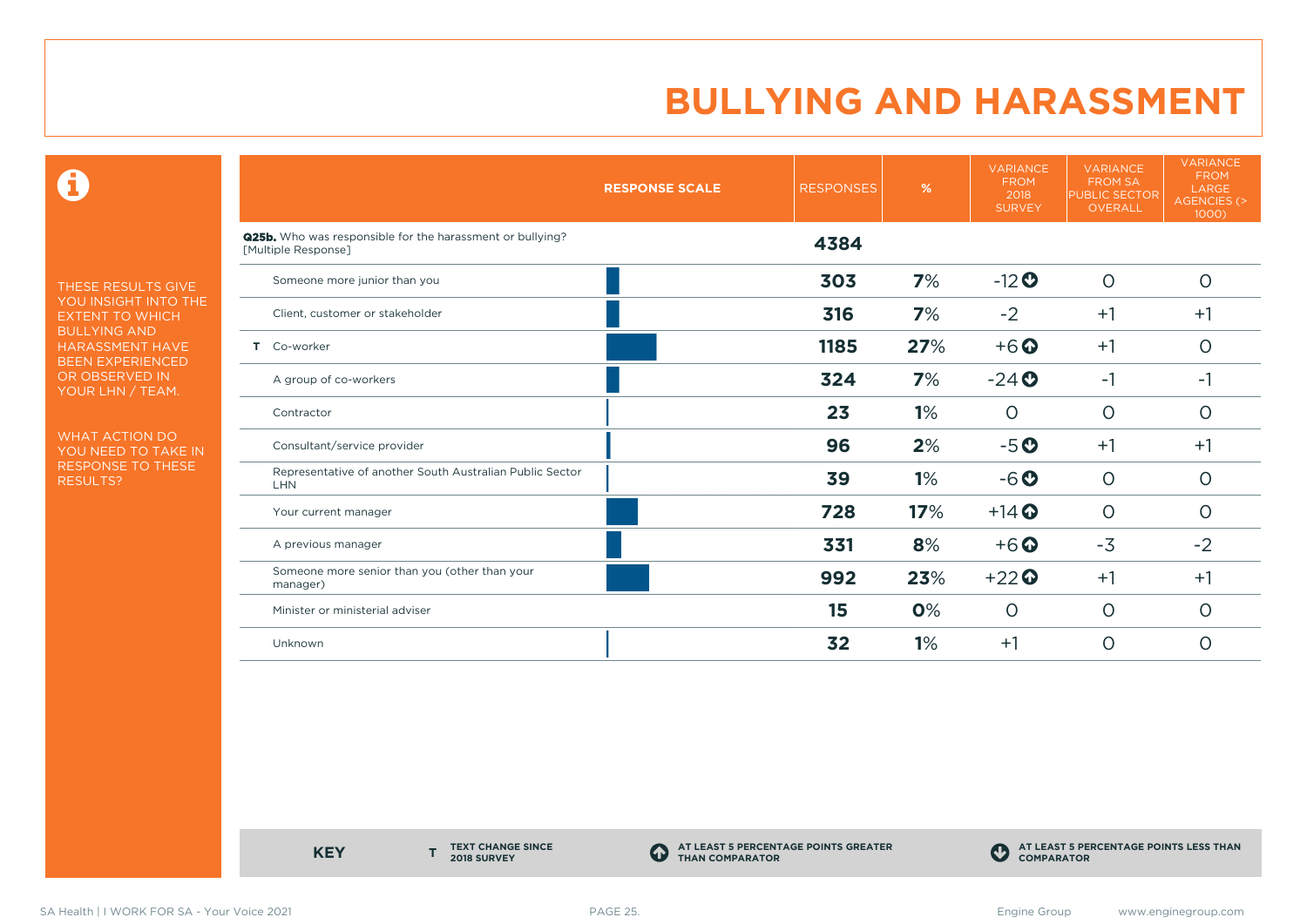0

THESE RESULTS GIVE YOU INSIGHT INTO THE EXTENT TO WHICH BULLYING AND HARASSMENT HAVE BEEN EXPERIENCED OR OBSERVED IN YOUR LHN / TEAM.

WHAT ACTION DO YOU NEED TO TAKE IN RESPONSE TO THESE RESULTS?

|                                                                                                          | <b>RESPONSE SCALE</b> | <b>RESPONSES</b> | %   | <b>VARIANCE</b><br><b>FROM</b><br>2018<br><b>SURVEY</b> | <b>VARIANCE</b><br><b>FROM SA</b><br><b>PUBLIC SECTOR</b><br><b>OVERALL</b> | <b>VARIANCE</b><br><b>FROM</b><br>LARGE<br><b>AGENCIES (&gt;</b><br>$1000$ ) |
|----------------------------------------------------------------------------------------------------------|-----------------------|------------------|-----|---------------------------------------------------------|-----------------------------------------------------------------------------|------------------------------------------------------------------------------|
| Q25c. What did you do in response to the bullying and<br>harassment you experienced? [Multiple Response] |                       | 5848             |     |                                                         |                                                                             |                                                                              |
| Lodged an internal grievance or complaint                                                                |                       | 433              | 7%  |                                                         | $-1$                                                                        | -1                                                                           |
| Lodged an external complaint (e.g. with the Equal<br>Opportunity Commission, SafeWork SA or the ICAC)    |                       | 49               | 1%  |                                                         | $\Omega$                                                                    | O                                                                            |
| Took leave                                                                                               |                       | 604              | 10% | ۰                                                       | $\circ$                                                                     | $\Omega$                                                                     |
| Submitted a workers compensation claim                                                                   |                       | 30               | 1%  |                                                         | O                                                                           | -1                                                                           |
| Left the role/team/LHN                                                                                   |                       | 216              | 4%  |                                                         | $\circ$                                                                     | O                                                                            |
| Accessed counselling through the LHN's Employee<br>Assistance Program (EAP)                              |                       | 333              | 6%  |                                                         | $-1$                                                                        | -1                                                                           |
| Accessed professional help (other than EAP)                                                              |                       | 382              | 7%  |                                                         | $-1$                                                                        | -1                                                                           |
| Sought support from my manager                                                                           |                       | 1007             | 17% |                                                         | $+1$                                                                        | $+1$                                                                         |
| Sought support from a colleague                                                                          |                       | 1317             | 23% |                                                         | $+1$                                                                        | $+1$                                                                         |
| Approached the person and asked them to stop                                                             |                       | 564              | 10% |                                                         | $\circ$                                                                     | $\circ$                                                                      |
| Nothing                                                                                                  |                       | 528              | 9%  |                                                         | O                                                                           | O                                                                            |
| Other                                                                                                    |                       | 385              | 7%  |                                                         | $\Omega$                                                                    | Ω                                                                            |

**KEY C** 

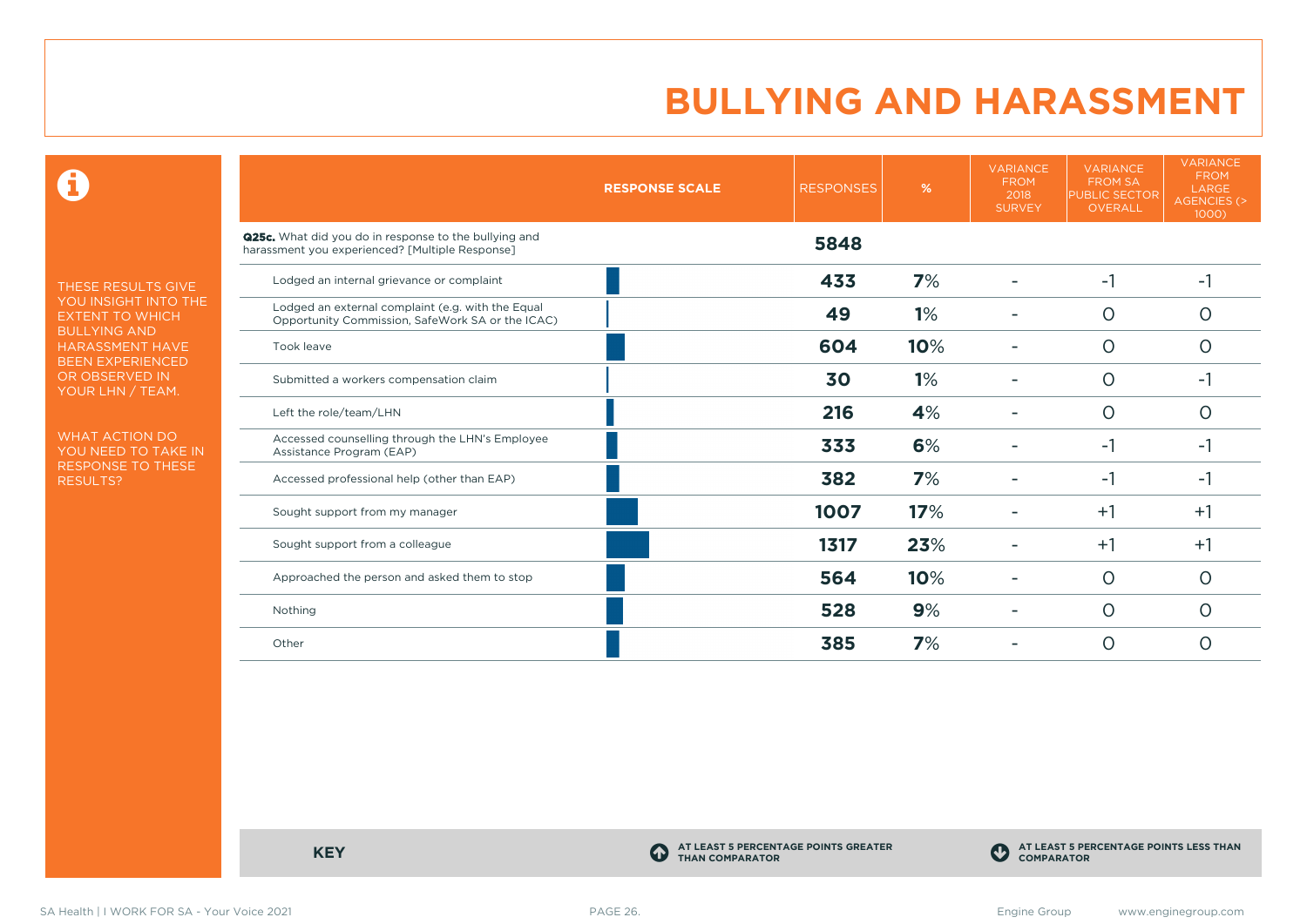$\mathbf \Omega$ 

THESE RESULTS GIVE YOU INSIGHT INTO THE EXTENT TO WHICH BULLYING AND HARASSMENT HAVE BEEN EXPERIENCED OR OBSERVED IN YOUR LHN / TEAM.

WHAT ACTION DO YOU NEED TO TAKE IN RESPONSE TO THESE RESULTS?

|                                                                | <b>RESPONSE SCALE</b> | <b>RESPONSES</b> | $\sqrt{26}$ | <b>VARIANCE</b><br><b>FROM</b><br>2018<br><b>SURVEY</b> | <b>VARIANCE</b><br><b>FROM SA</b><br><b>PUBLIC SECTOR</b><br>OVERALL | <b>VARIANCE</b><br><b>FROM</b><br>LARGE<br>AGENCIES (><br>$1000$ ) |
|----------------------------------------------------------------|-----------------------|------------------|-------------|---------------------------------------------------------|----------------------------------------------------------------------|--------------------------------------------------------------------|
| <b>Q25d.</b> Was your complaint resolved to your satisfaction? |                       | 432              |             |                                                         |                                                                      |                                                                    |
| Yes                                                            |                       | 49               | 11%         | $-5o$                                                   | -4                                                                   | -4                                                                 |
| <b>No</b>                                                      |                       | 243              | 56%         | $+2$                                                    | $+2$                                                                 | $+$                                                                |
| Unsure                                                         |                       | 65               | 15%         | $+4$                                                    | $+2$                                                                 | $+2$                                                               |
| The complaint is still being processed                         |                       | 75               | 17%         | ۰.                                                      |                                                                      |                                                                    |

**KEY C** 

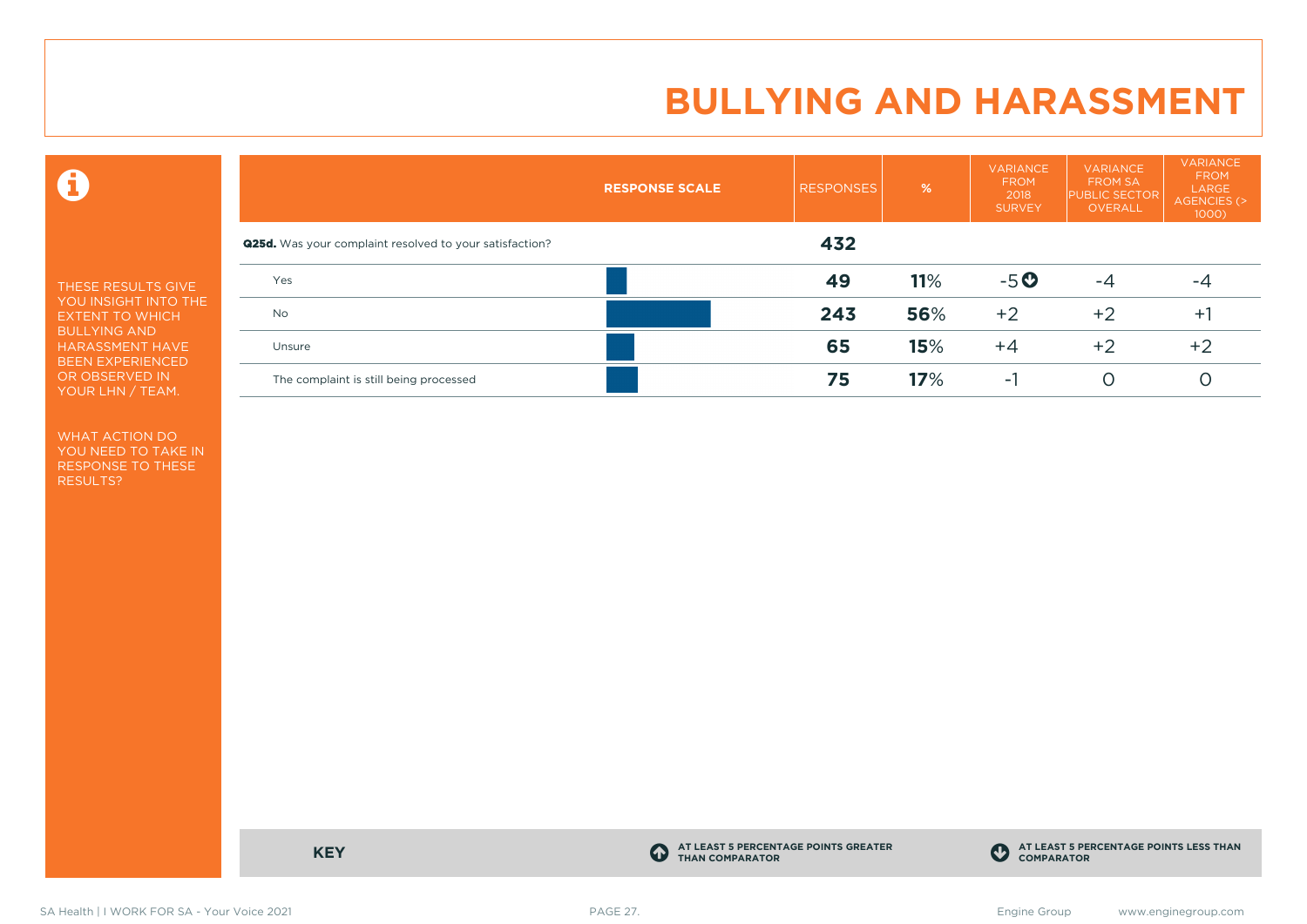0

THESE RESULTS GIVE YOU INSIGHT INTO THE EXTENT TO WHICH BULLYING AND HARASSMENT HAVE BEEN EXPERIENCED OR OBSERVED IN YOUR LHN / TEAM.

WHAT ACTION DO YOU NEED TO TAKE IN RESPONSE TO THESE RESULTS?

|                                                               | <b>RESPONSE SCALE</b> | <b>RESPONSES</b> | %   | <b>VARIANCE</b><br><b>FROM</b><br>2018<br><b>SURVEY</b> | <b>VARIANCE</b><br><b>FROM SA</b><br><b>PUBLIC SECTOR</b><br>OVERALL | <b>VARIANCE</b><br><b>FROM</b><br>LARGE<br><b>AGENCIES (&gt;</b><br>1000) |
|---------------------------------------------------------------|-----------------------|------------------|-----|---------------------------------------------------------|----------------------------------------------------------------------|---------------------------------------------------------------------------|
| <b>Q25e.</b> Why did you not lodge one? [Multiple Response]   |                       | 6802             |     |                                                         |                                                                      |                                                                           |
| The matter was resolved informally                            |                       | 286              | 4%  | ۰                                                       | $\circ$                                                              | $-1$                                                                      |
| It could affect my career                                     |                       | 924              | 14% |                                                         | $-1$                                                                 | -1                                                                        |
| It could affect my working relationships                      |                       | 1224             | 18% |                                                         | $\circ$                                                              | $\circ$                                                                   |
| Managers accepted the behaviour                               |                       | 692              | 10% |                                                         | $\circ$                                                              | O                                                                         |
| I did not trust that action would be taken                    |                       | 1422             | 21% |                                                         | $\circ$                                                              | $\circ$                                                                   |
| I didn't think anyone would believe me                        |                       | 292              | 4%  |                                                         | $\circ$                                                              | Ω                                                                         |
| I did not have enough evidence                                |                       | 365              | 5%  |                                                         | $\Omega$                                                             | $\Omega$                                                                  |
| I did not think the harassment/bullying was serious<br>enough |                       | 389              | 6%  | ۰                                                       | $\circ$                                                              | $\circ$                                                                   |
| I did not know how to report it                               |                       | 295              | 4%  |                                                         | $+1$                                                                 | $+1$                                                                      |
| I thought the reporting process was too difficult             |                       | 278              | 4%  | ۰                                                       | $\circ$                                                              | $\circ$                                                                   |
| I thought that action would be too slow                       |                       | 220              | 3%  |                                                         | $\circ$                                                              | Ω                                                                         |
| Other                                                         |                       | 415              | 6%  |                                                         | $\circ$                                                              | Ω                                                                         |

**KEY C** 

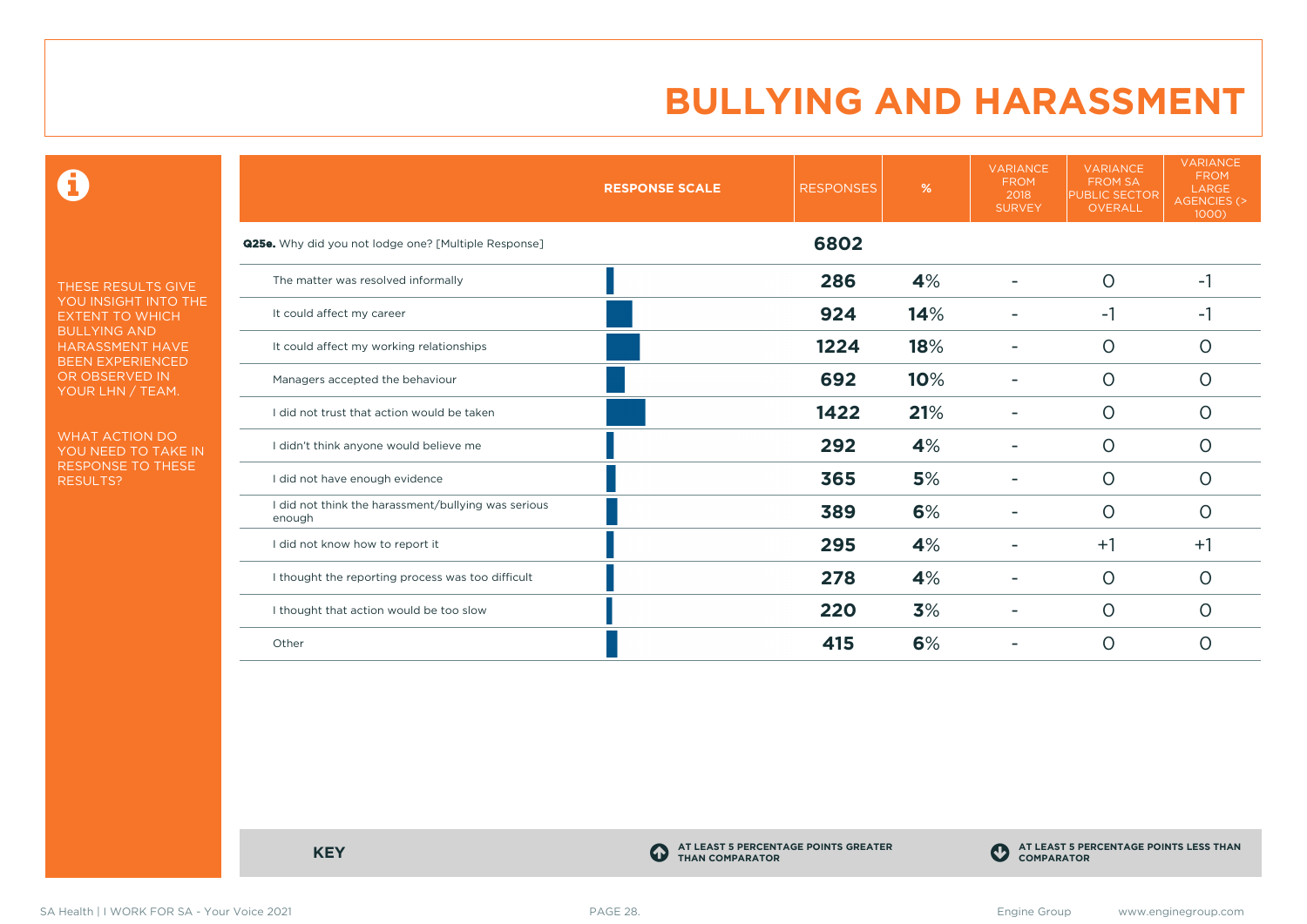# **DISCRIMINATION**

 $\mathbf \Theta$ 

THESE RESULTS GIVE YOU INSIGHT INTO EXPERIENCES OF DISCRIMINATION IN THIS LHN / TEAM

WHAT ACTION DO YOU NEED TO TAKE IN RESPONSE TO THESE RESULTS?

|                                                                                                                          | <b>RESPONSE SCALE</b> | <b>RESPONSES</b> | %   | <b>VARIANCE</b><br><b>FROM</b><br>2018<br><b>SURVEY</b> | <b>VARIANCE</b><br><b>FROM SA</b><br><b>PUBLIC SECTOR</b><br><b>OVERALL</b> | <b>VARIANCE</b><br><b>FROM</b><br>LARGE<br>AGENCIES (><br>$1000$ ) |
|--------------------------------------------------------------------------------------------------------------------------|-----------------------|------------------|-----|---------------------------------------------------------|-----------------------------------------------------------------------------|--------------------------------------------------------------------|
| <b>Q26.</b> During the last 12 months, in your current LHN, have you<br>personally experienced workplace discrimination? |                       | 11650            |     |                                                         |                                                                             |                                                                    |
| No                                                                                                                       |                       | 9221             | 79% |                                                         | $-3$                                                                        | $-2$                                                               |
| Yes, from people in my LHN                                                                                               |                       | 1234             | 11% | $\overline{\phantom{0}}$                                | $+2$                                                                        | $+$                                                                |
| Yes, from people outside my LHN                                                                                          |                       | 127              | 1%  |                                                         |                                                                             |                                                                    |
| Don't know                                                                                                               |                       | 1068             | 9%  |                                                         | $+1$                                                                        | ÷.                                                                 |

**KEY C** 

**AT LEAST 5 PERCENTAGE POINTS GREATER THAN COMPARATOR**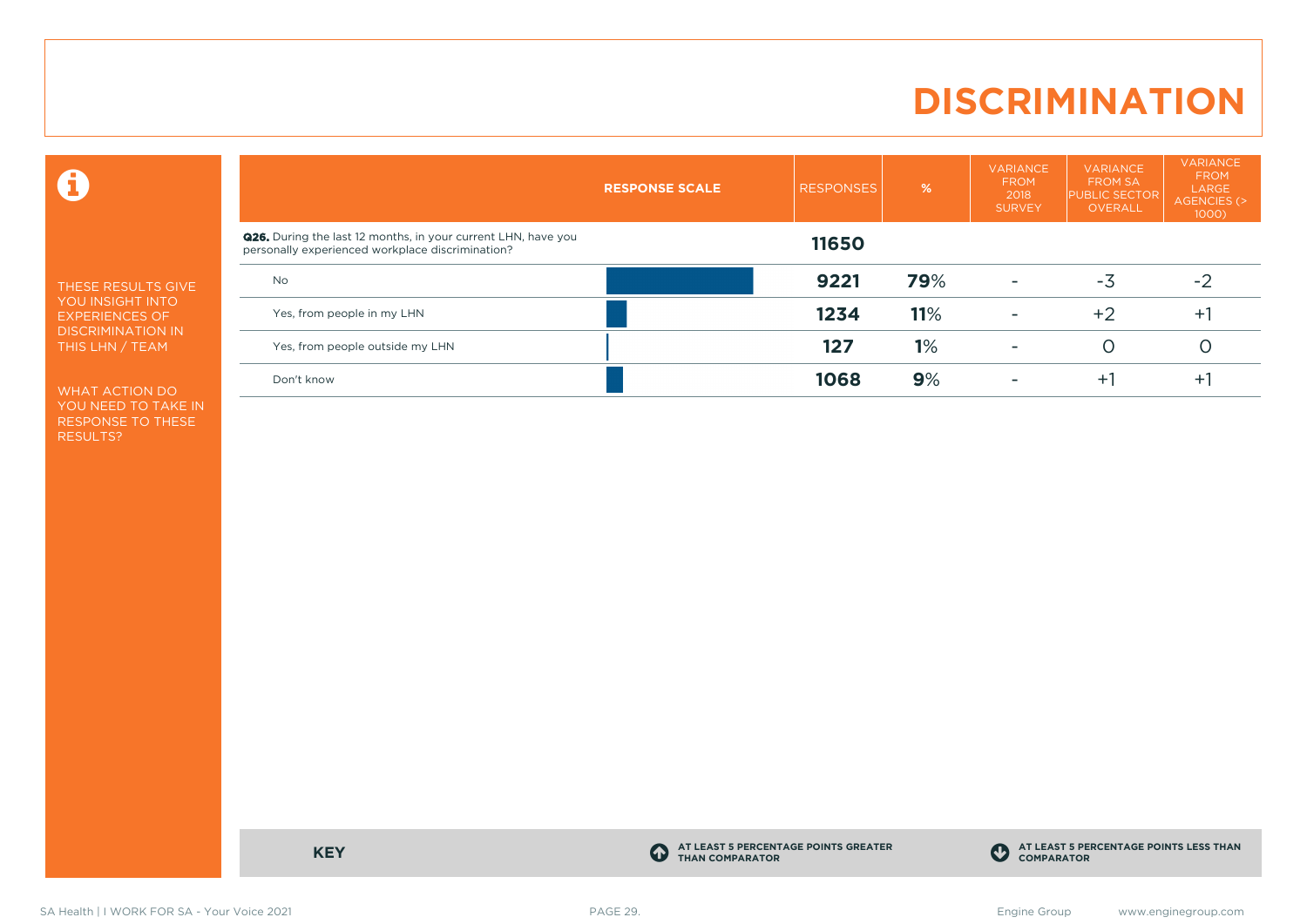### **DISCRIMINATION**

 $\mathbf \Theta$ 

THESE RESULTS GIVE YOU INSIGHT INTO EXPERIENCES OF DISCRIMINATION IN THIS LHN / TEAM

WHAT ACTION DO YOU NEED TO TAKE IN RESPONSE TO THESE RESULTS?

|                                                                                          | <b>RESPONSE SCALE</b> | <b>RESPONSES</b> | $\%$ | <b>VARIANCE</b><br><b>FROM</b><br>2018<br><b>SURVEY</b> | <b>VARIANCE</b><br><b>FROM SA</b><br>PUBLIC SECTOR<br><b>OVERALL</b> | <b>VARIANCE</b><br><b>FROM</b><br>LARGE<br><b>AGENCIES (&gt;</b><br>1000) |
|------------------------------------------------------------------------------------------|-----------------------|------------------|------|---------------------------------------------------------|----------------------------------------------------------------------|---------------------------------------------------------------------------|
| <b>Q26a.</b> What was the type of discrimination you experienced?<br>[Multiple Response] |                       | 2142             |      |                                                         |                                                                      |                                                                           |
| Age                                                                                      |                       | 332              | 15%  | ÷                                                       | $+1$                                                                 | 0                                                                         |
| Breastfeeding                                                                            |                       | $\overline{7}$   | 0%   | $\overline{\phantom{a}}$                                | $\circ$                                                              | $\circ$                                                                   |
| Caring responsibilities                                                                  |                       | 159              | 7%   | $\overline{\phantom{0}}$                                | $+2$                                                                 | $+1$                                                                      |
| Disability/impairment                                                                    |                       | 70               | 3%   | $\blacksquare$                                          | $\circ$                                                              | $\circ$                                                                   |
| Gender identity/gender history                                                           |                       | 95               | 4%   | $\overline{\phantom{0}}$                                | $-1$                                                                 | $-1$                                                                      |
| Marital status                                                                           |                       | 43               | 2%   | $\blacksquare$                                          | $\circ$                                                              | $\circ$                                                                   |
| Part-time work status                                                                    |                       | 219              | 10%  | ۰                                                       | $+2$                                                                 | $+1$                                                                      |
| Political conviction including trade union activity                                      |                       | 41               | 2%   |                                                         | $\circ$                                                              | $-1$                                                                      |
| Pregnancy including maternity/paternity leave status                                     |                       | 47               | 2%   | ÷                                                       | $+1$                                                                 | $+1$                                                                      |
| Race/cultural background                                                                 |                       | 342              | 16%  | ÷                                                       | $+2$                                                                 | $+1$                                                                      |
| Religious conviction                                                                     |                       | 27               | 1%   | ۰                                                       | $\circ$                                                              | $\circ$                                                                   |
| Sex                                                                                      |                       | 110              | 5%   | ۰                                                       | $-3$                                                                 | $-2$                                                                      |
| Sexual orientation                                                                       |                       | 26               | 1%   | $\overline{\phantom{0}}$                                | $\circ$                                                              | $\Omega$                                                                  |
| Work from home/remote status                                                             |                       | 76               | 4%   | $\blacksquare$                                          | $-3$                                                                 | $-2$                                                                      |
| Physical health/mental health challenges (not defined as a<br>disability)                |                       | 204              | 10%  | $\blacksquare$                                          | $\circ$                                                              | $\circ$                                                                   |
| Other                                                                                    |                       | 344              | 16%  | $\overline{a}$                                          | $+1$                                                                 | $+1$                                                                      |

**KEY C** 

**AT LEAST 5 PERCENTAGE POINTS GREATER THAN COMPARATOR**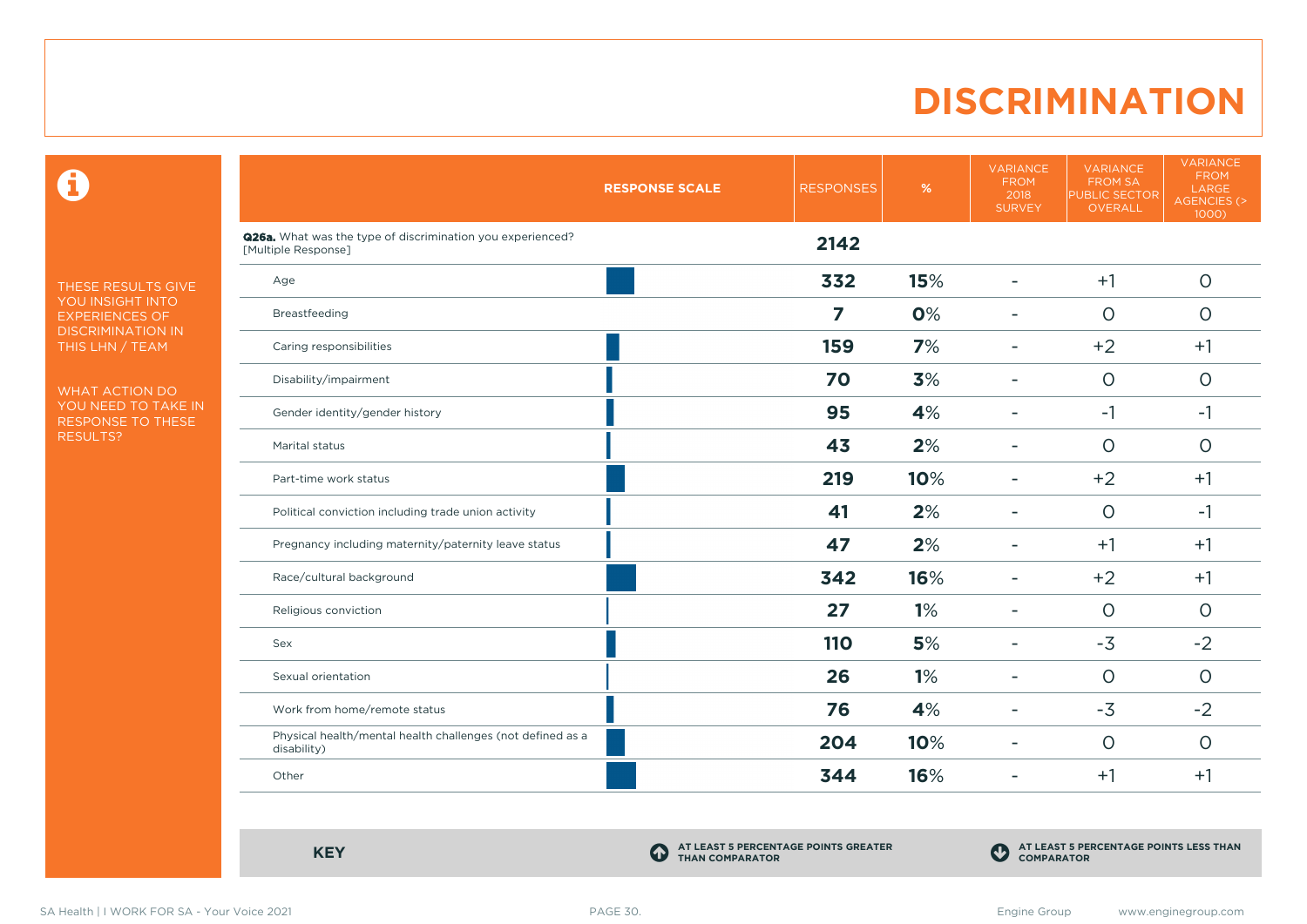# **APPENDIX A: METHODOLOLOGY**

#### SURVEY TIMEFRAME

This report contains results for the I WORK FOR SA - Your Voice Survey 2021, which was open from 27 April to 28 May 2021.

#### INDEX CALCULATIONS

Where questions have been grouped together to form an index for example Enabling High Performance, this has been calculated by adding the positive scores of all items in the group, and then dividing by the total number of respondents across all questions in the group to create a % positive average figure. For ease of reporting this figure has been rounded. Please note this does not apply to the Engagement Index which has been calculated using the method outlined below.

#### EMPLOYEE ENGAGEMENT INDEX

Scores are assigned to each of the question responses in the index (100% Strongly agree, 75% Agree, 50% Neither agree nor disagree, 25% Disagree, and 0% Strongly disagree). Once the scores are added together these are then divided by the number of respondents to create an average % positive. For ease of reporting this figure has been rounded.

#### KEY DRIVER ANALYSIS

Experience tells us that a successful response to survey results requires focus on key priorities. Key driver analysis (KDA) helps identify these priority areas. Statistical techniques including factor and regression analysis identifies the factors (groups of questions) and individual questions with the strongest influence on your engagement index.

Firstly, factor analysis identifies patterns in the survey questions, allowing us to see if a group of questions are measuring the same underlying characteristic(s) (i.e. they belong to the same survey theme). This statistical technique assumes that when questions are answered in a similar way, the employee is thinking about the same underlying theme.

Regression analysis is then used to identify questions most likely to influence and drive employee engagement within each theme. This is achieved by developing a statistical model which determines the importance ('weight') of each question on engagement. These weights are used to identify which questions have the most impact on engagement. Once we know the highest impacting factors, to simplify reporting we take the highest impacting questions from the top factors to determine 5 key driver questions.

In order to assist smaller organisations and teams to obtain a set of priorities or 'key drivers' we also use local driver analysis (LDA). This is an automated technique which uses correlation analysis to explore the relationship between the survey questions and engagement. Correlation will rank survey questions, and the top 5 are reported as 'key drivers'. Where a team has less than 20 respondents' drivers are inherited from the parent unit.